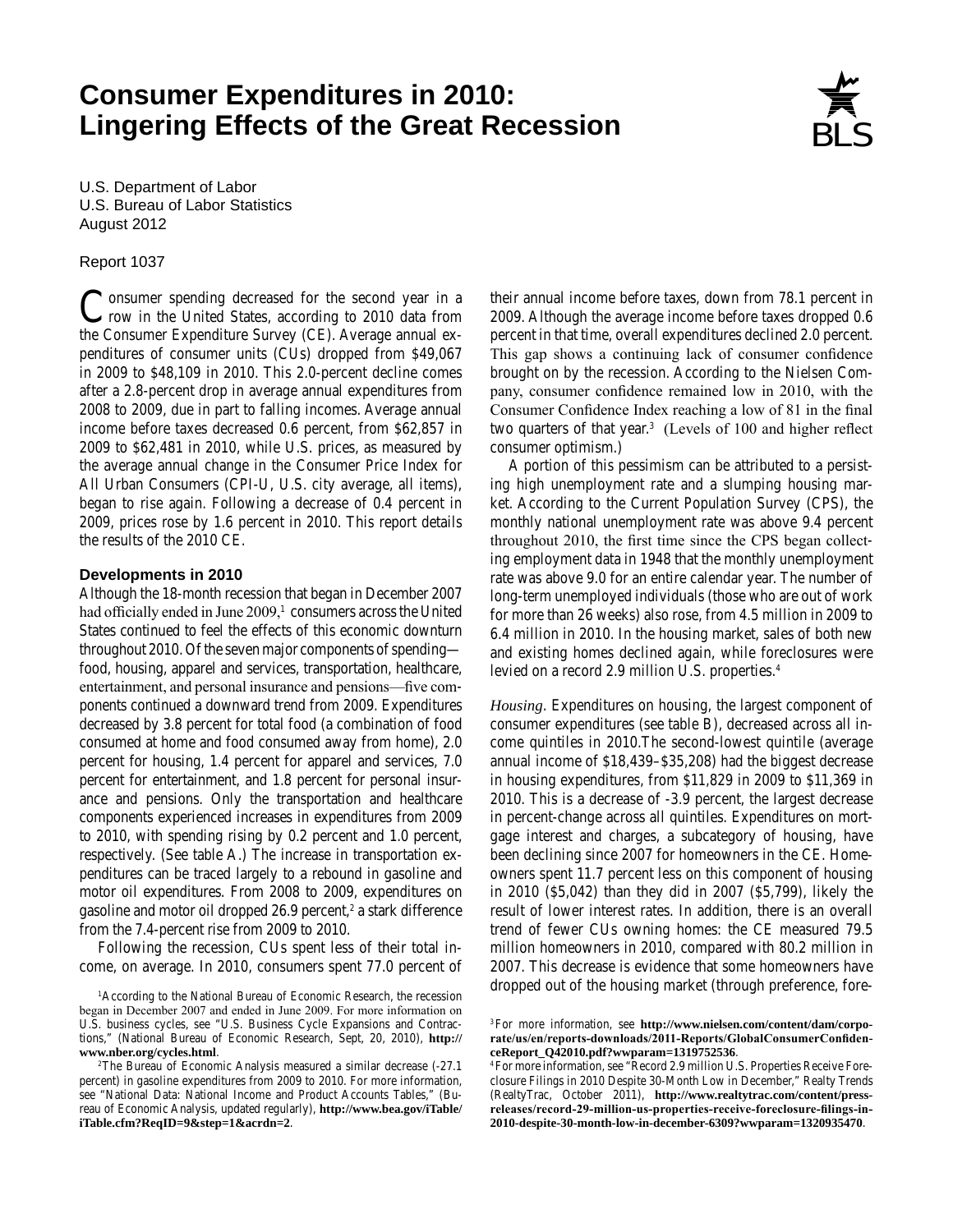|                                         |          |          |          |          |                  | Percent change |                  |
|-----------------------------------------|----------|----------|----------|----------|------------------|----------------|------------------|
| Item                                    | 2007     | 2008     | 2009     | 2010     | $2007 -$<br>2008 | 2008-<br>2009  | $2009 -$<br>2010 |
| Number of consumer units (in thousands) | 120,171  | 120,770  | 120,847  | 121,107  |                  |                |                  |
| Average income before taxes             | \$63,091 | \$63,563 | \$62,857 | \$62,481 | 0.7              | $-1.1$         | $-0.6$           |
| Averages:                               |          |          |          |          |                  |                |                  |
| Age of reference person                 | 48.8     | 49.1     | 49.4     | 49.4     |                  |                |                  |
| Number of persons in consumer unit      | 2.5      | 2.5      | 2.5      | 2.5      |                  |                |                  |
| Number of earners                       | 1.3      | 1.3      | 1.3      | 1.3      |                  |                |                  |
| Number of vehicles                      | 1.9      | 2.0      | 2.0      | 1.9      |                  |                |                  |
| Percenthomeowner                        | 67       | 66       | 66       | 66       |                  |                |                  |
| Average annual expenditures             | \$49,638 | \$50,486 | \$49,067 | \$48,109 | 1.7              | $-2.8$         | $-2.0$           |
| Food                                    | 6,133    | 6,443    | 6,372    | 6,129    | 5.1              | $-1.1$         | $-3.8$           |
| Food at home                            | 3,465    | 3,744    | 3,753    | 3,624    | 8.1              | 0.2            | $-3.4$           |
| Cereals and bakery products             | 460      | 507      | 506      | 502      | 10.2             | $-0.2$         | $-0.8$           |
| Meats, poultry, fish, and eggs          | 777      | 846      | 841      | 784      | 8.9              | $-0.6$         | $-6.8$           |
| Dairy products                          | 387      | 430      | 406      | 380      | 11.1             | $-5.6$         | $-6.4$           |
| Fruits and vegetables                   | 600      | 657      | 656      | 679      | 9.5              | $-0.2$         | 3.5              |
| Other food at home                      | 1,241    | 1,305    | 1,343    | 1,278    | 5.2              | 2.9            | $-4.8$           |
| Food away from home                     | 2,668    | 2,698    | 2,619    | 2,505    | 1.1              | $-2.9$         | $-4.4$           |
| Alcoholic beverages                     | 457      | 444      | 435      | 412      | $-2.8$           | $-2$           | $-5.3$           |
| Housing                                 | 16,920   | 17,109   | 16,895   | 16,557   | 1.1              | $-1.3$         | $-2.0$           |
| Shelter                                 | 10,023   | 10,183   | 10,075   | 9,812    | 1.6              | $-1.1$         | $-2.6$           |
| Utilities, fuels, and public services   | 3,477    | 3,649    | 3,645    | 3,660    | 4.9              | $-0.1$         | 0.4              |
| Household operations                    | 984      | 998      | 1011     | 1,007    | 1.4              | 1.3            | $-0.4$           |
| Housekeeping supplies                   | 639      | 654      | 659      | 612      | 2.3              | 0.8            | $-7.1$           |
| Household furnishings and equipment     | 1,797    | 1,624    | 1,506    | 1,467    | -9.6             | $-7.3$         | $-2.6$           |
| Apparel and services                    | 1,881    | 1,801    | 1,725    | 1,700    | $-4.3$           | $-4.2$         | $-1.4$           |
| Transportation                          | 8,758    | 8,604    | 7,658    | 7,677    | $-1.8$           | $-11$          | 0.2              |
| Vehicle purchases (net outlay)          | 3,244    | 2,755    | 2,657    | 2,588    | $-15.1$          | $-3.6$         | $-2.6$           |
| Gasoline and motor oil                  | 2,384    | 2,715    | 1,986    | 2,132    | 13.9             | $-26.9$        | 7.4              |
| Other vehicle expenses                  | 2,592    | 2,621    | 2,536    | 2,464    | 1.1              | $-3.2$         | $-2.8$           |
| Public transportation                   | 538      | 513      | 479      | 493      | -4.6             | $-6.6$         | 2.9              |
| Healthcare                              | 2,853    | 2,976    | 3,126    | 3,157    | 4.3              | 5              | 1.0              |
| Entertainment                           | 2,698    | 2,835    | 2,693    | 2,504    | 5.1              | -5             | $-7.0$           |
| Personal care products and services     | 588      | 616      | 596      | 582      | 4.8              | $-3.2$         | $-2.3$           |
| Reading                                 | 118      | 116      | 110      | 100      | $-1.7$           | $-5.2$         | $-9.1$           |
| Education                               | 945      | 1,046    | 1,068    | 1,074    | 10.7             | 2.1            | 0.6              |
| Tobacco products and smoking supplies   | 323      | 317      | 380      | 362      | $-1.9$           | 19.9           | $-4.7$           |
| Miscellaneous                           | 808      | 840      | 816      | 849      | 4                | $-2.9$         | 4.0              |
| Cash contributions                      | 1,821    | 1,737    | 1,723    | 1,633    | -4.6             | $-0.8$         | $-5.2$           |
| Personal insurance and pensions         | 5,336    | 5,605    | 5,471    | 5,373    | 5                | $-2.4$         | $-1.8$           |
| Life and other personal insurance       | 309      | 317      | 309      | 318      | 2.6              | $-2.5$         | 2.9              |
| Pensions and Social Security            | 5,027    | 5,288    | 5,162    | 5,054    | $5.2\,$          | $-2.4$         | $-2.1$           |

#### Table A. **Average annual expenditures by major category of all consumer units and percent changes, Consumer Expenditure Survey, 2007–2010**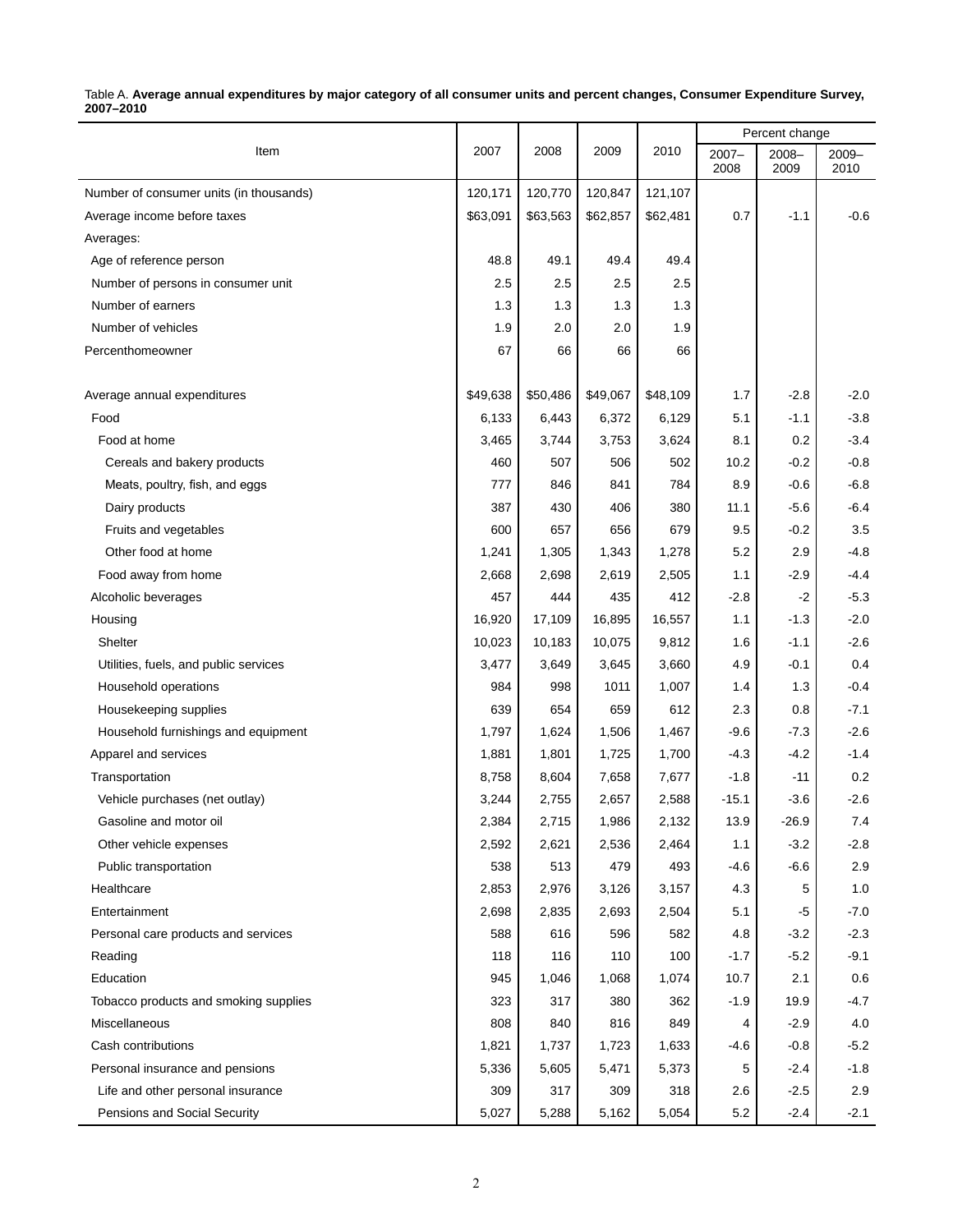closure, strategic default, or another reason). Concurrently, the CE measured an increase in renters, from 39.9 million in 2007 to 41.7 million in 2010. According to the CPI-U, rents for primary residences have increased 6.2 percent since 2007. During that same time, the average spent on rent for all CUs reporting it increased 8.1 percent, further reflecting an increase in demand for rental units.

*Motor fuel and vehicles*. Expenditures on motor fuel increased in 2010, following a steep decline in 2009. CUs spent 7.4 percent more on gasoline and motor oil in 2010 (\$2,132) than they did in 2009 (\$1,986). Despite this increase, expenditures on gasoline and motor oil remained well below their peak of \$2,715 in 2008. Chart 1 shows the correlation between expenditures on motor fuel and the price of motor fuel. For the most part, consumers' expenditures on motor fuel coincide with price fluctuations; as the price of motor fuel increases, consumers spend more, and as the price of motor fuel drops,consumers spend less. From 2006 to 2009, consumers' expenditures on motor fuel rose and fell by roughly the same percent-change as the price of motor fuel; therefore, the quantity consumed remained relatively unchanged during that time. However, in 2010 consumers increased their expenditures on motor fuel (7.4 percent) by less than half of the percent-change in price (18.4 percent), representing a decrease in the quantity consumed. This behavior is a departure from the typically inelastic nature of motor fuel consumption.

Chart 1 also shows the correlation between the price of vehicles and expenditures on vehicle purchases, the largest component of transportation. Expenditures on vehicle purchases continued the category's downward trend, decreasing another 2.6 percent, on average, from 2009 to 2010. Average consumer spending on vehicle purchases has decreased 24.3 percent over the last 5 years, while vehicle prices have remained relatively steady during that time.<sup>5</sup>

<sup>5</sup>Price data come from the Consumer Price Index. For more information visit **www.bls.gov/cpi**.

| Table B. Percent distribution of total annual expenditures by major category for all consumer units, Consumer Expenditure Survey, |
|-----------------------------------------------------------------------------------------------------------------------------------|
| 2007-2010                                                                                                                         |

| <b>Spending Category</b>               | 2007  | 2008  | 2009  | 2010  |
|----------------------------------------|-------|-------|-------|-------|
| Average annual expenditures            | 100.0 | 100.0 | 100.0 | 100.0 |
| Food                                   | 12.4  | 12.8  | 13.0  | 12.7  |
| Food at home                           | 7.0   | 7.4   | 7.6   | 7.5   |
| Food away from home.                   | 5.4   | 5.3   | 5.3   | 5.2   |
| Alcoholic beverages                    | 0.9   | 0.9   | 0.9   | 0.9   |
| Housing                                | 34.1  | 33.9  | 34.4  | 34.4  |
| Shelter                                | 20.2  | 20.2  | 20.5  | 20.4  |
| Utilities, fuels, and public services  | 7.0   | 7.2   | 7.4   | 7.6   |
| Household operations                   | 2.0   | 2.0   | 2.1   | 2.1   |
| Housekeeping supplies                  | 1.3   | 1.3   | 1.3   | 1.3   |
| Household furnishings and equipment    | 3.6   | 3.2   | 3.1   | 3.0   |
| Apparel and services                   | 3.8   | 3.6   | 3.5   | 3.5   |
| Transportation                         | 17.6  | 17.0  | 15.6  | 16.0  |
| Vehicle purchases (net outlay)         | 6.5   | 5.5   | 5.4   | 5.4   |
| Gasoline and motor oil                 | 4.8   | 5.4   | 4.0   | 4.4   |
| Other vehicle expenses                 | 5.2   | 5.2   | 5.2   | 5.1   |
| Public transportation                  | 1.1   | 1.0   | 1.0   | 1.0   |
| Healthcare                             | 5.7   | 5.9   | 6.4   | 6.6   |
| Entertainment                          | 5.4   | 5.6   | 5.5   | 5.2   |
| Personal care products and services    | 1.2   | 1.2   | 1.2   | 1.2   |
| Reading                                | 0.2   | 0.2   | 0.2   | 0.2   |
| Education                              | 1.9   | 2.1   | 2.2   | 2.2   |
| Tobacco products and smoking supplies. | 0.7   | 0.6   | 0.8   | 0.8   |
| Miscellaneous                          | 1.6   | 1.7   | 1.7   | 1.8   |
| Cash contributions                     | 3.7   | 3.4   | 3.5   | 3.4   |
| Personal insurance and pensions        | 10.7  | 11.1  | 11.2  | 11.2  |
| Life and other personal insurance      | 0.6   | 0.6   | 0.6   | 0.7   |
| Pensions and Social Security           | 10.1  | 10.5  | 10.5  | 10.5  |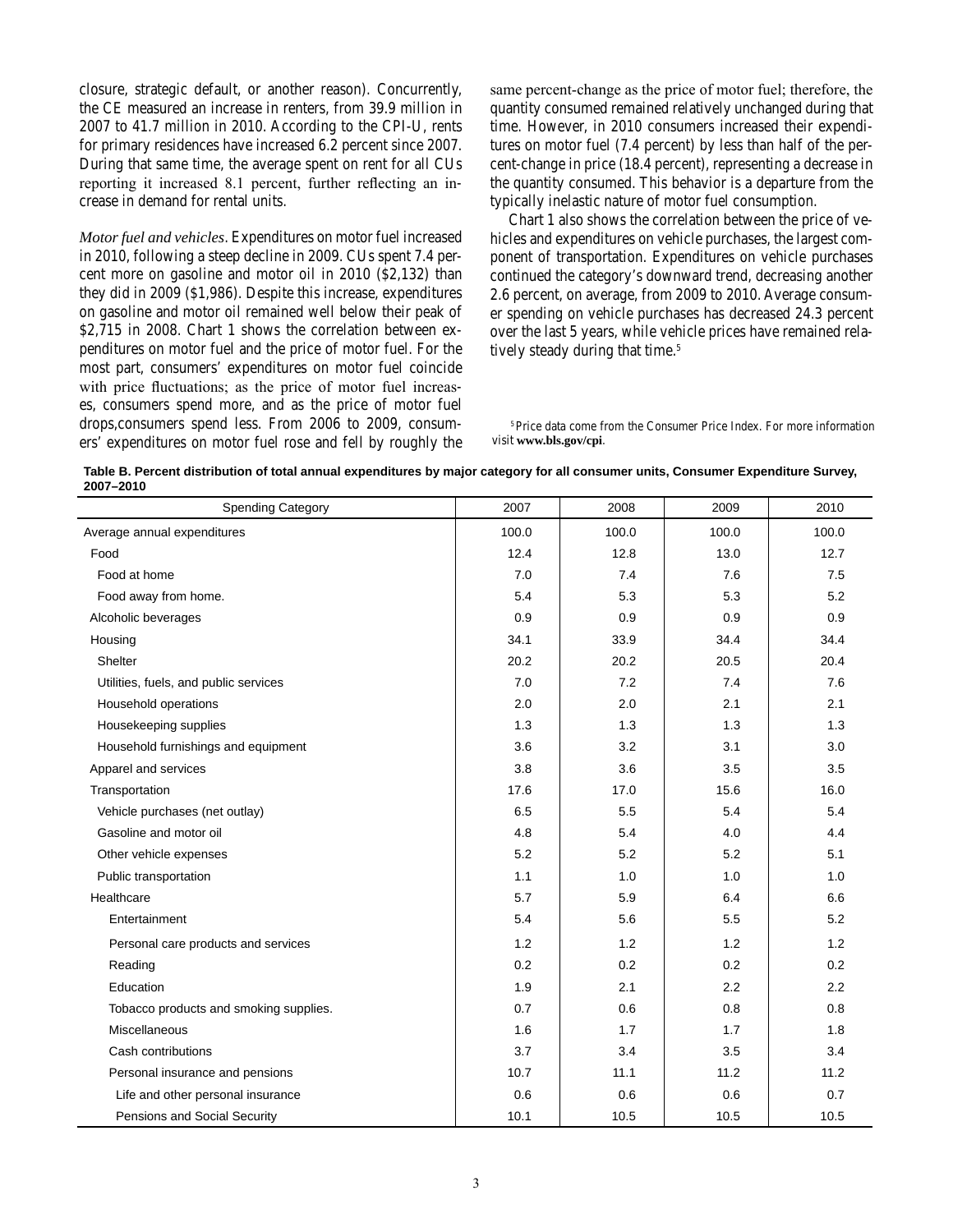

Chart 1. **Transportation Trends: Spending and price changes in gas and motor oil and vehicle purchases, 2006–2010**

*Food.* Although food expenditures continued their downward trend in most income quintiles in 2010, the middle income quintile increased their spending on food. Whereas all other income quintiles spent less on overall food expenditures, the middle income quintile spent \$5,596 in 2010 and \$5,483 in 2009, an increase of 2.1 percent. Within the lowest income quintile, a negligible increase in expenditures for food away from home (0.1 percent) was overwhelmed by a 7.8-percent decrease in expenditures for food at home, equating to an overall 5.5-percent drop in food expenditures. Similarly, the highest income quintile increased its expenditures for food at home by 1.0 percent, but decreased expenditures on food away from home by 3.1 percent, leading to an overall 1.0-percent decrease in total food expenditures for that quintile from 2009 to 2010.

An examination of the population by age group indicates that there was a decline in food expenditures across all age groups. The two youngest age groups (younger than 25 years old and 25 to 34 years old) were the only age groups to increase their spending on food away from home. Interestingly, this increase was coupled with declines in the groups' spending on food at home, an unusual development in times of slow

economic growth. All other age groups decreased their spending on food away from home, while decreasing or negligibly increasing their expenditures on food at home.

*Race and ethnicity.* CE data show remarkable differences in spending patterns of Hispanics and non-Hispanics in nearly all major categories. (See chart 2.) Both groups decreased spending from 2009 to 2010; however, the decrease by Hispanics was half that of non-Hispanics (\$525 compared with \$983). Non-Hispanics spent 5.1 percent less on total food, and Hispanics increased their total food spending by 6.4 percent. This difference from 2009 to 2010 was observed in both of the main components of total food: food at home and food away from home, with increased spending by Hispanics and decreased spending by non-Hispanics.

The most notable differences in spending among Hispanics and non-Hispanics were in transportation and healthcare. In 2010, Hispanics spent \$527 (7.4 percent) less, on average, on transportation than they did in 2009. Non-Hispanics, however, spent \$97 (1.3 percent) *more* on transportation in 2010 than in 2009. In 2010, non-Hispanics' healthcare expenditures increased \$4 (0.1 percent), on average, from the year before.

SOURCE: U.S. Bureau of Labor Statistics. SOURCE: U.S. Bureau of Labor Statistics.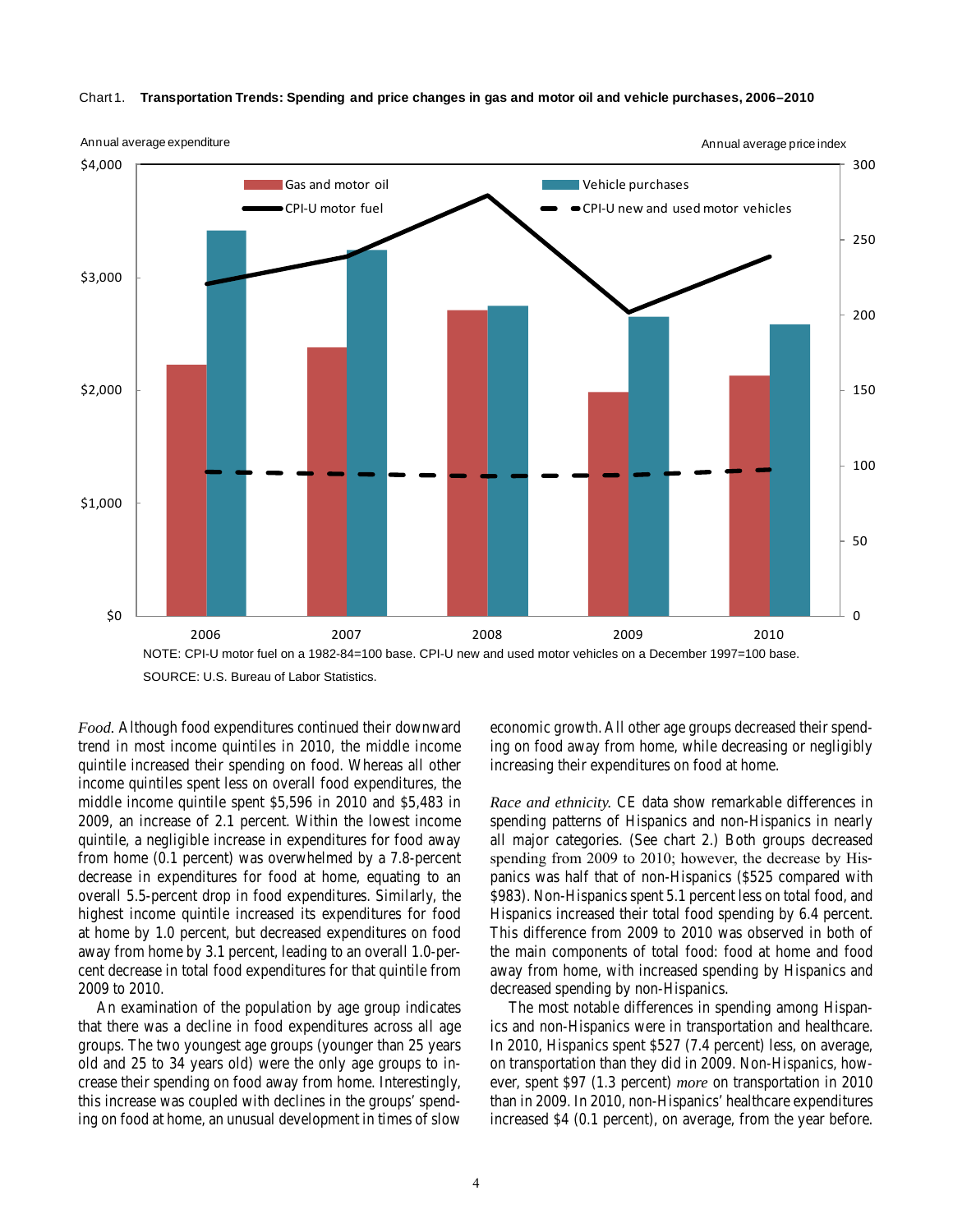#### Chart 2. **Percent change in major components of expenditures by Hispanic origin, 2009 to 2010**

Percent change



NOTE: Expenditure categories ordered largest to smallest by share of 2010 expenditures for all consumer units. NOTE: Expenditure categories ordered largest to smallest by share of 2010 expenditures for all consumer units.

SOURCE: U.S. Bureau of Labor Statistics. SOURCE: U.S. Bureau of Labor Statistics.

In contrast, Hispanics spent, on average, \$274 more on healthcare expenditures in 2010 than they did in 2009, an increase of 17.5 percent.

Among the various demographics within the non-Hispanic population, there were many differences. The Black non-Hispanic population earned an increase in pretax income (1.7 percent) and raised its total expenditures (1.0 percent) from 2009 to 2010. Black non-Hispanics increased their spending on food at home, food away from home, housing, and cash contributions,<sup>6</sup> categories in which other non-Hispanics visibly decreased their spending. Most notably, the Black non-Hispanic population spent 18.9 percent less on apparel and apparel services from 2009 to 2010, while their non-Black non-Hispanic counterparts spent 1.1 percent more. An interesting development occurred with cash contributions and personal insurance and pensions: Hispanics (by \$59, an increase of 5.8 percent) and Black non-Hispanics (\$56, 4.4 percent) both increased their spending on cash contributions, on average, from 2009 to 2010. From 2009 to 2010, these two groups decreased their spending on personal insurance and pensions, by 5.1 percent (\$216) for Hispanics and 4.9 percent (\$173) for Black non-Hispanics. By contrast, from 2009 to 2010, the non-Black non-Hispanic population decreased its cash contributions by 6.9 percent (\$132); although this group's personal insurance and pensions also decreased, they decreased by a much smaller margin of 1.0 percent (\$58). CE data clearly indicate differences in expenditures across racial and ethnic groups.

### **Brief description of the Consumer Expenditure Survey**

The current CE began in 1980 and has been conducted continually since then, with the principal objective of collecting information on the buying habits of Americans. Consumer expenditure data are used in a variety of research endeavors by government, business, labor, and academic analysts. In addition, the data are required for the regular revision of the Consumer Price Index (CPI) market basket. The survey, which is conducted by the U.S. Census Bureau for the Bureau of Labor Statistics (BLS), consists of two components: a diary (or recordkeeping) survey, completed by participating consumer units for two consecutive 1-week periods, and an interview

<sup>6</sup>Cash contributions include support for college students, alimony expenditures, child support expenditures, gifts to non-CU members of stocks, bonds and mutual funds, contributions to charities and other organizations, contributions to church and religious organizations, contributions to educational institutions, and contributions to political organizations.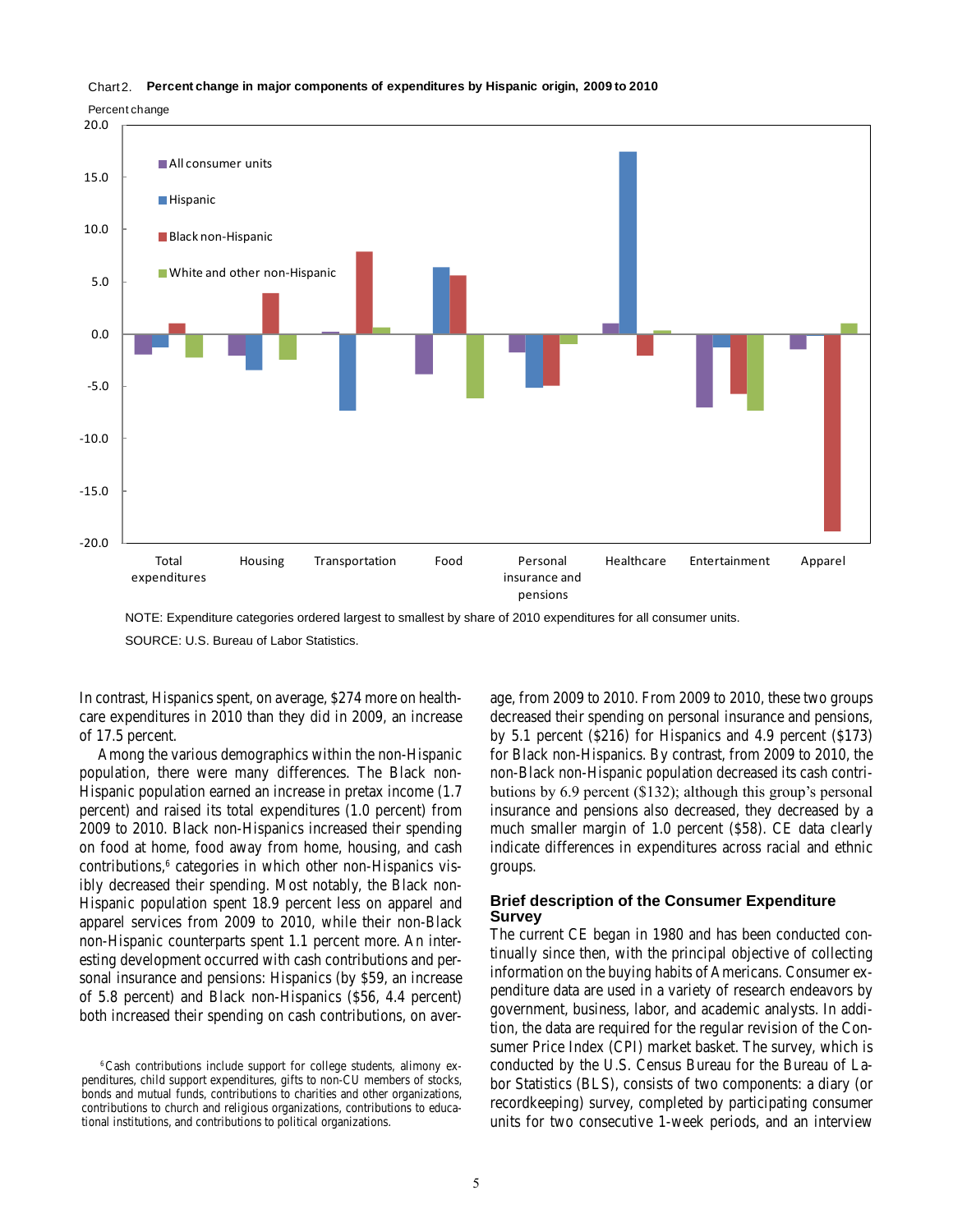survey, by which expenditures of consumer units are obtained in five interviews conducted at 3-month intervals. The results presented in this report are from integrated data from both surveys. Survey participants record dollar amounts for goods and services purchased during the reporting period, regardless of whether payment is made at the time of purchase. Expenditure amounts include all sales and excise taxes for items purchased by the CU. All business-related expenditures are excluded from both surveys, as are expenditures for which the consumer unit is reimbursed.

Each component of the survey queries an independent sample of consumer units that are representative of the U.S. population. The Interview sample surveys about 7,000 consumer units each quarter. The sample is a rotating panel, meaning that some consumer units drop out of the survey each quarter, while other consumer units come into the survey. Each consumer unit is interviewed once per quarter, for 5 consecutive quarters. Data are collected on an ongoing basis in 91 areas of the United States. The Interview Survey is designed to capture expenditure data that respondents can reasonably recall for a period of 3 months or longer. In general, these expenditures are relatively large, such as expenditures for real property, automobiles, and major appliances, or they occur on a regular basis, such as rent, utility payments, and insurance premiums. The Interview Survey also collects data on expenditures incurred on leisure trips. It is estimated that about 95 percent of expenditures are covered in the Interview Survey, including global estimates of spending for food. Nonprescription drugs, household supplies, and personal care items are excluded.

For the Diary Survey, about 7,000 consumer units are sampled each year. Each consumer unit keeps a diary for two 1-week periods, yielding approximately 14,000 diaries a year. The Diary Survey is designed to capture expenditures on small, frequently purchased items that are normally difficult for respondents to recall buying. Detailed records of expenses are kept for food and beverages—consumed either at home or in eating places—and for tobacco, housekeeping supplies, nonprescription drugs, and personal care products and services. Expenditures incurred by members of the consumer unit while away from home overnight or longer are excluded from the Diary Survey. Although this survey was designed to collect information on expenditures that could not be recalled easily over an extended period, respondents are asked to report *all*  expenses (except those spent while traveling overnight) that the consumer unit incurs during the survey week.

Integrated data from the BLS Diary and Interview Surveys provide a complete accounting of consumer expenditures and income that neither survey is designed to do on its own. Data on some expenditure items are collected in only one of the surveys. For example, the Diary Survey does not collect data on expenditures for overnight travel or information on reimbursements, whereas the Interview Survey does. The Diary Survey excludes some expenditures for which reimbursements are excluded, such as for medical care; automobile repair; and construction, repairs, alterations, and maintenance of property.

For items that are unique to one survey or the other, the choice of which survey to use as the source of data is obvious. However, there is considerable overlap in coverage between the surveys. Consequently, integrating the data involves determining the appropriate survey component from which to select expenditure items. As a result, some items are selected from the Interview Survey, others from the Diary Survey. When data are available from both surveys, the more reliable data (as determined by statistical methods) are selected. Because of the overlap in the item coverage between the two surveys, the survey source is periodically reviewed and statistical methods are used to select the best source. For source selection details, see "CE Source Selection for Publication Tables" in the *Consumer Expenditure Survey Anthology, 2011* (BLS Report 1030).

The population coverage of the CE differs from that of the CPI. The CE data cover the total population, whereas the CPI covers only the population in urban and metropolitan areas. Definitions of components also differ between the CE and CPI. For example, homeownership is treated differently in the two surveys: actual expenditures of homeownership are reported in the CE, whereas the CPI uses a rental-equivalence approach that estimates the change in the cost of obtaining, in the rental marketplace, services equivalent to those provided by owner-occupied homes.

### **Interpreting the data**

Expenditures in the CE are averages for consumer units with specified characteristics, regardless of whether a particular unit incurred an expense for a specific item during the recordkeeping period. The average expenditure for an item, therefore, may be considerably lower than the expenditure by the consumer units that purchased the item. The less frequently an item is purchased, the greater the difference is between the average cost for all consumer units and the average cost for those purchasing the item. Similarly, an individual consumer unit may spend more or less than the average, depending on its particular characteristics. Factors such as income, age of family members, geographic location, and personal preference also influence expenditures. Furthermore, even within groups with similar characteristics, the distribution of expenditures varies substantially. These variations should be considered when comparing reported averages to individual circumstances.

CE data users should know that prices for many goods and services change after the survey is conducted. For example, gasoline (all types), as measured by the CPI-U, rose 18.8 percent between 2009 (annual average index) and October 2010 (not seasonally adjusted). In addition, sample surveys are subject to two types of error: sampling and nonsampling. Sampling errors occur because the data are collected from a sample representing the population, rather than from the entire population. Nonsampling errors result from the inability or unwillingness of respondents to provide correct information, differences in interviewers' abilities, mistakes in recording or coding, and other processing errors.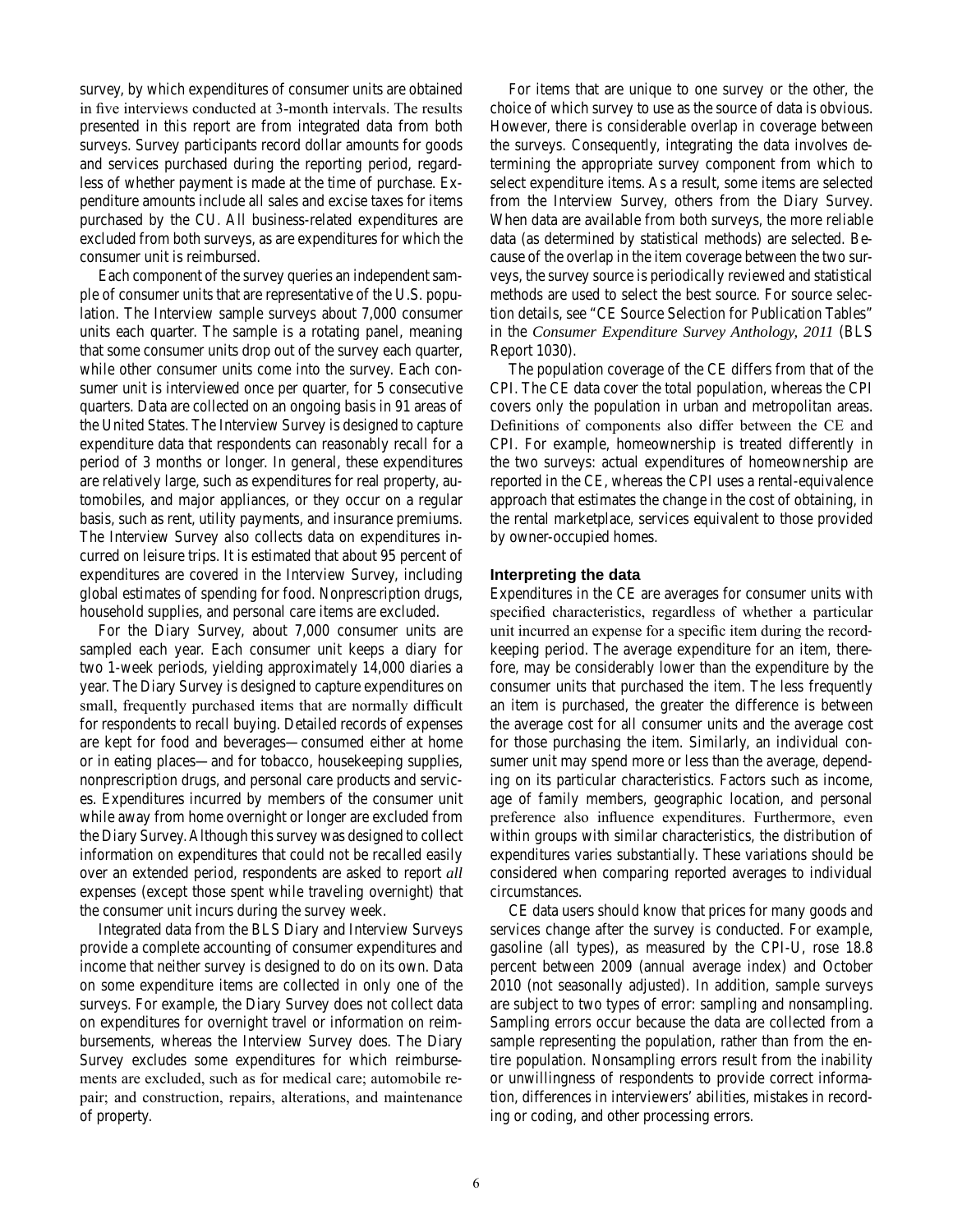### **Tables and data**

Tables in this report include integrated data from both the Diary and Interview Survey components of the CE, enabling data users to associate the full range of expenditures with consumers' demographic characteristics. Tables show data classified by income quintile, income class, age of the reference person, size of the consumer unit, composition of the consumer unit, number of earners, housing tenure, type of area (urban or rural), race, Hispanic origin, region of residence, occupation, and education. These are the same classifications published in previous reports and bulletins. Tables for the aforementioned classifications, but with more detail than is given in this report, can be accessed on the CE page of the BLS website (**http://www.bls.gov/cex**). Also available are tables showing average annual data over a 2-year period for a) income before taxes, cross-tabulated by age, consumer unit size, or region; b) single consumers by sex, cross-tabulated by either income or age; and c) selected metropolitan statistical areas (MSAs). Data are available for 1984–2010. Other survey information available on the website includes answers to frequently asked questions, a glossary of terms, and order forms for survey products. Beginning with the 2000 data, estimates of standard errors for integrated Diary and Interview Survey data are also available.

### **Other available data**

The 2010 Diary and Interview Survey microdata—that is, data on individual consumer units—are available for free electronic download at **[http://www.bls.gov/cex/pumdhome.](http://www.bls.gov/cex/pumdhome.htm) [htm](http://www.bls.gov/cex/pumdhome.htm)**. The Interview Survey microdata files contain expenditure data in two different formats: MTAB files, which present monthly values in an item coding framework based on the CPI pricing scheme, and EXPN files, which organize expenditures by the section of the interview questionnaire in which they are collected. EXPN files contain expenditure values that cover different periods, depending on the specific question asked, and as well as the relevant nonexpenditure information that is not found on the MTAB files. Microdata files for previous years are currently available for purchase on CD-ROM. For years prior to 1996, the microdata are available in ASCII text format (column parametered). Beginning in 1996, the microdata are available in either ASCII text format (column parametered) or PC SAS datasets. Beginning in 2007, the microdata are available in column-parametered ASCII, comma-delimited ASCII, PC SAS, SPSS, and STATA datasets. Ordering information for the public use microdata can be found here: **http://www.bls.gov/cex/csxform.pdf**.

The CE also publishes *Beyond the Numbers* articles and reports known as Consumer Expenditure Survey anthologies. These reports include analyses of expenditure data as they apply to various topics of interest, as well as methodological and research articles pertaining to a number of survey topics. The most recent of these reports, *Consumer Expenditure Survey Anthology, 2011* (BLS Report 1030), was published in July 2011. Additional data also are presented in articles in the *Monthly Labor Review*. These reports can be found at **http://www.bls.gov/cex/home.htm#publications**. For more detailed information on the availability of current and earlier data, contact the Division of Consumer Expenditure Survey, Bureau of Labor Statistics, Room 3985, 2 Massachusetts Avenue, NE., Washington, DC 20212-0001. Telephone: (202) 691-6900. Email: *cexinfo@bls.gov*. Online at **[http://www.](http://www.bls.gov/cex) [bls.gov/cex](http://www.bls.gov/cex)**.

Material in this publication is in the public domain and, with appropriate credit, may be reproduced without permission. Information in this report is available upon request to sensory-impaired individuals: Voice phone: (202) 691-5200, Federal Relay Service: 1-800-877-8339.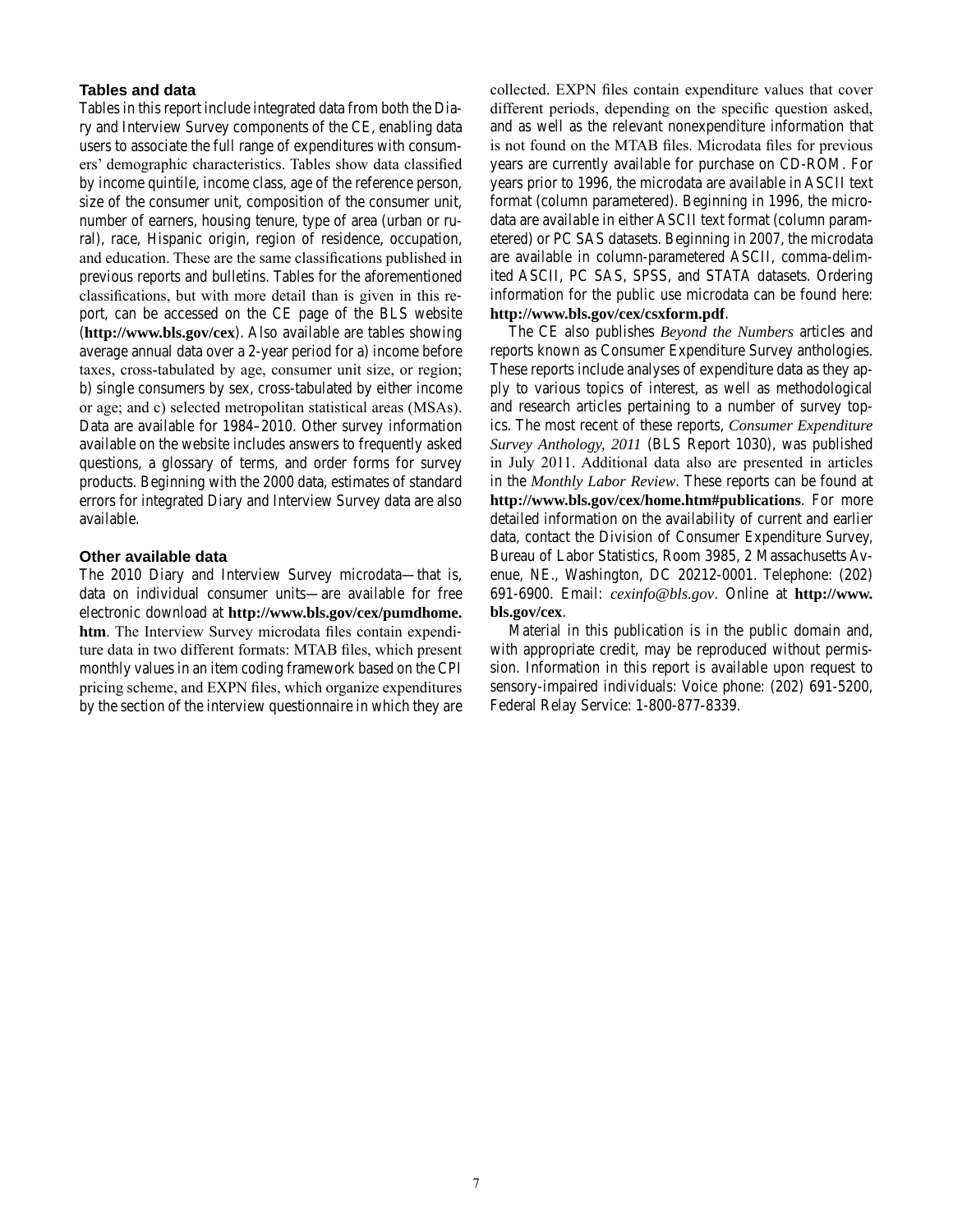| Item                                    | All                                 | Lowest                                             | Second                             | Third                                      | Fourth                                      | Highest                                  |
|-----------------------------------------|-------------------------------------|----------------------------------------------------|------------------------------------|--------------------------------------------|---------------------------------------------|------------------------------------------|
|                                         | consumer                            | 20                                                 | 20                                 | 20                                         | 20                                          | 20                                       |
|                                         | units                               | percent                                            | percent                            | percent                                    | percent                                     | percent                                  |
| Number of consumer units (in thousands) | 121,107                             | 24,210                                             | 24,277                             | 24,175                                     | 24,215                                      | 24,231                                   |
|                                         | n.a.                                | n.a.                                               | \$18,439                           | \$35,209                                   | \$57,340                                    | \$91,931                                 |
| Consumer unit characteristics:          | \$62,481<br>49.4                    | \$9.906<br>51.0                                    | \$26,777<br>51.7                   | \$45,552<br>49.3                           | \$72,794<br>47.3                            | \$157,369<br>47.8                        |
| Average number in consumer unit:        | 2.5<br>.6<br>.3<br>1.3<br>1.9<br>66 | 1.7<br>$\cdot$<br>$\overline{A}$<br>.5<br>.9<br>40 | 2.3<br>.6<br>.5<br>.9<br>1.5<br>54 | 2.6<br>.6<br>$\cdot$ 4<br>1.3<br>2.0<br>67 | 2.9<br>.7<br>$\cdot$ .2<br>1.7<br>2.4<br>78 | 3.2<br>.8<br>$\cdot$<br>2.0<br>2.8<br>89 |
| Average annual expenditures             | \$48,109                            | \$20,953                                           | \$30,285                           | \$41,212                                   | \$55,212                                    | \$92,870                                 |
|                                         | 6,129                               | 3,309                                              | 4,214                              | 5,596                                      | 6,843                                       | 10,676                                   |
|                                         | 3,624                               | 2,270                                              | 2,816                              | 3,433                                      | 3,917                                       | 5,683                                    |
| Cereals and bakery products             | 502                                 | 315                                                | 400                                | 465                                        | 552                                         | 775                                      |
| Meats, poultry, fish, and eggs          | 784                                 | 519                                                | 608                                | 762                                        | 854                                         | 1,179                                    |
|                                         | 380                                 | 230                                                | 291                                | 355                                        | 414                                         | 611                                      |
| Fruits and vegetables                   | 679                                 | 410                                                | 539                                | 615                                        | 711                                         | 1,122                                    |
|                                         | 1,278                               | 796                                                | 977                                | 1,236                                      | 1,385                                       | 1,996                                    |
|                                         | 2,505                               | 1,039                                              | 1,398                              | 2,164                                      | 2,926                                       | 4,993                                    |
|                                         | 412                                 | 153                                                | 211                                | 359                                        | 466                                         | 869                                      |
|                                         | 16,557                              | 8,667                                              | 11,369                             | 14,508                                     | 18,625                                      | 29,615                                   |
|                                         | 9,812                               | 5,167                                              | 6,586                              | 8,496                                      | 10,912                                      | 17,897                                   |
|                                         | 6,277                               | 1,739                                              | 2,929                              | 4,960                                      | 7,663                                       | 14,096                                   |
|                                         | 2,900                               | 3,262                                              | 3,421                              | 3,184                                      | 2,657                                       | 1,974                                    |
|                                         | 635                                 | 167                                                | 236                                | 353                                        | 592                                         | 1,827                                    |
| Utilities, fuels, and public services   | 3,660                               | 2,216                                              | 3,053                              | 3,603                                      | 4,185                                       | 5,242                                    |
|                                         | 1,007                               | 373                                                | 513                                | 733                                        | 1,147                                       | 2.270                                    |
|                                         | 612                                 | 343                                                | 423                                | 525                                        | 713                                         | 1,054                                    |
| Household furnishings and equipment     | 1,467                               | 568                                                | 794                                | 1,151                                      | 1,668                                       | 3,152                                    |
|                                         | 1,700                               | 774                                                | 1,154                              | 1,372                                      | 1,737                                       | 3,461                                    |
|                                         | 7,677                               | 2,868                                              | 5,002                              | 7,160                                      | 9,432                                       | 13,924                                   |
| Vehicle purchases (net outlay)          | 2,588                               | 627                                                | 1,583                              | 2,320                                      | 3,373                                       | 5,040                                    |
|                                         | 2,132                               | 1,009                                              | 1,598                              | 2,180                                      | 2,634                                       | 3,240                                    |
|                                         | 2,464                               | 1,082                                              | 1,585                              | 2,347                                      | 2,967                                       | 4,337                                    |
|                                         | 493                                 | 150                                                | 235                                | 313                                        | 457                                         | 1,307                                    |
|                                         | 3,157                               | 1,524                                              | 2,649                              | 3,068                                      | 3,715                                       | 4,827                                    |
|                                         | 2,504                               | 1,018                                              | 1,450                              | 1,984                                      | 2,792                                       | 5,277                                    |
| Personal care products and services     | 582                                 | 277                                                | 386                                | 488                                        | 642                                         | 1,117                                    |
|                                         | 100                                 | 45                                                 | 66                                 | 84                                         | 107                                         | 197                                      |
|                                         | 1,074                               | 635                                                | 408                                | 510                                        | 813                                         | 3.005                                    |
| Tobacco products and smoking supplies   | 362                                 | 323                                                | 375                                | 421                                        | 420                                         | 272                                      |
|                                         | 849                                 | 356                                                | 461                                | 797                                        | 1,169                                       | 1,461                                    |
|                                         | 1,633                               | 559                                                | 981                                | 1,392                                      | 1,927                                       | 3,307                                    |
| Personal insurance and pensions         | 5,373                               | 446                                                | 1,560                              | 3,473                                      | 6,523                                       | 14,861                                   |
| Life and other personal insurance       | 318                                 | 89                                                 | 148                                | 215                                        | 364                                         | 775                                      |
| Pensions and Social Security            | 5,054                               | 357                                                | 1,412                              | 3,258                                      | 6,159                                       | 14,086                                   |

#### **Table 1. Quintiles of income before taxes: Average annual expenditures and characteristics, Consumer Expenditure Survey, 2010**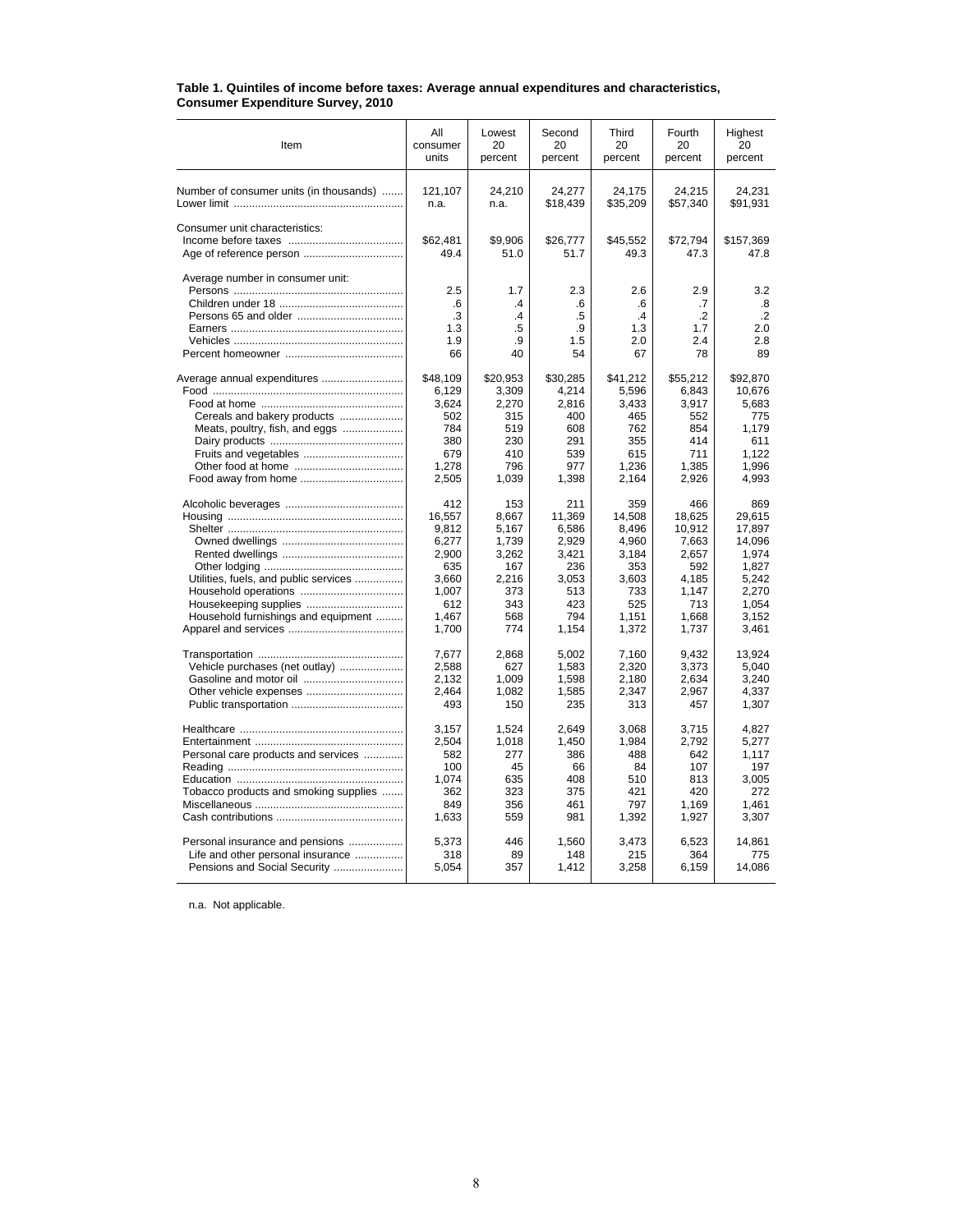# **Table 2. Income before taxes: Average annual expenditures and characteristics, Consumer Expenditure Survey, 2010**

| Item                                    | All              | Less              | \$5,000         | \$10,000         | \$15,000         | \$20,000         | \$30,000         | \$40,000         | \$50,000         | \$70.000          |
|-----------------------------------------|------------------|-------------------|-----------------|------------------|------------------|------------------|------------------|------------------|------------------|-------------------|
|                                         | consumer         | than              | to              | to               | to               | to               | to               | to               | to               | and               |
|                                         | units            | \$5,000           | \$9,999         | \$14,999         | \$19,999         | \$29,999         | \$39,999         | \$49,999         | \$69,999         | more              |
| Number of consumer units (in thousands) | 121,107          | 4,858             | 5,280           | 8,114            | 8,177            | 14,729           | 13,022           | 11,446           | 17,368           | 38,113            |
| Consumer unit characteristics:          | \$62,481<br>49.4 | $$-1,104$<br>43.1 | \$8,082<br>47.9 | \$12,606<br>55.1 | \$17,483<br>54.5 | \$25,001<br>52.6 | \$34,762<br>50.3 | \$44,734<br>49.0 | \$59,253<br>48.1 | \$129,151<br>47.4 |
| Average number in consumer unit:        | 2.5<br>.6        | 1.6<br>$\cdot$    | 1.7<br>.4       | 1.6<br>.3        | 2.0<br>.5        | 2.2<br>.5        | 2.4<br>.6        | 2.6<br>.6        | 2.8<br>.7        | 3.1<br>.8         |
| Persons 65 and older                    | .3               | $\overline{2}$    | .3              | $\mathcal{A}$    | .5               | .5               | $\mathcal{A}$    | .3               | .3               | $\cdot$ .2        |
|                                         | 1.3              | .5                | .5              | $\mathcal{A}$    | .6               | .8               | 1.1              | 1.3              | 1.5              | 1.9               |
|                                         | 1.9              | .8                | .8              | .9               | 1.2              | 1.5              | 1.7              | 2.0              | 2.2              | 2.7               |
|                                         | 66               | 28                | 32              | 43               | 51               | 53               | 62               | 66               | 72               | 86                |
| Average annual expenditures             | \$48.109         | \$20.748          | \$18.297        | \$19,909         | \$24.935         | \$29.158         | \$35.556         | \$40.616         | \$47.966         | \$80.708          |
|                                         | 6,129            | 3,316             | 3,073           | 3,133            | 3,691            | 4,008            | 4,883            | 5,515            | 6,304            | 9,452             |
|                                         | 3.624            | 2.058             | 2.169           | 2,244            | 2,531            | 2.797            | 3.036            | 3,393            | 3.690            | 5.122             |
| Cereals and bakery products             | 502              | 289               | 302             | 307              | 354              | 402              | 424              | 446              | 507              | 712               |
| Meats, poultry, fish, and eggs          | 784              | 433               | 523             | 504              | 589              | 611              | 657              | 769              | 814              | 1.069             |
|                                         | 380              | 225               | 225             | 221              | 253              | 296              | 306              | 348              | 388              | 550               |
|                                         | 679              | 381               | 382             | 412              | 456              | 531              | 585              | 589              | 663              | 992               |
|                                         | 1,278            | 730               | 737             | 800              | 879              | 957              | 1,064            | 1,241            | 1,319            | 1,801             |
|                                         | 2,505            | 1,258             | 904             | 889              | 1,160            | 1,211            | 1,847            | 2,122            | 2,614            | 4,330             |
|                                         | 412              | 237               | 132             | 128              | 159              | 174              | 304              | 330              | 455              | 728               |
|                                         | 16,557           | 8,629             | 7,634           | 8,347            | 10,047           | 11,049           | 12,804           | 14,351           | 16,720           | 25,968            |
|                                         | 9,812            | 5,554             | 4,535           | 4,914            | 5,746            | 6,356            | 7,414            | 8,449            | 9,891            | 15,528            |
|                                         | 6,277            | 1,998             | 1,062           | 1.679            | 2,267            | 2,664            | 3,957            | 4,836            | 6,396            | 11,952            |
|                                         | 2,900            | 3,322             | 3,262           | 3,122            | 3,349            | 3,444            | 3,188            | 3,321            | 2,968            | 2,185             |
|                                         | 635              | 234               | 211             | 114              | 130              | 248              | 269              | 293              | 527              | 1.391             |
| Utilities, fuels, and public services   | 3,660            | 1,832             | 1,921           | 2,225            | 2,777            | 3,035            | 3,321            | 3,530            | 3,926            | 4,903             |
|                                         | 1,007            | 372               | 284             | 378              | 457              | 487              | 614              | 713              | 928              | 1,900             |
|                                         | 612              | 296               | 333             | 343              | 365              | 427              | 438              | 546              | 593              | 965               |
| Household furnishings and equipment     | 1,467            | 576               | 561             | 487              | 702              | 744              | 1,016            | 1,112            | 1,382            | 2,671             |
|                                         | 1,700            | 644               | 972             | 606              | 907              | 1,139            | 1,253            | 1,381            | 1,554            | 2,885             |
|                                         | 7.677            | 2,535             | 2,314           | 2,606            | 3,827            | 4,882            | 6,229            | 7,099            | 7,782            | 12,682            |
| Vehicle purchases (net outlay)          | 2,588            | 580               | 451             | 526              | 880              | 1,585            | 2,141            | 2,289            | 2,389            | 4,668             |
| Gasoline and motor oil                  | 2.132            | 870               | 905             | 979              | 1,252            | 1,553            | 1,879            | 2,152            | 2,455            | 3.055             |
|                                         | 2,464            | 936               | 812             | 972              | 1,511            | 1,523            | 1,937            | 2,371            | 2,532            | 3,949             |
|                                         | 493              | 148               | 147             | 129              | 184              | 221              | 272              | 287              | 406              | 1,010             |
|                                         | 3,157            | 1,330             | 955             | 1,673            | 2,045            | 2,659            | 2,928            | 2,938            | 3,405            | 4,472             |
|                                         | 2,504            | 1,033             | 854             | 981              | 1,193            | 1,382            | 1.703            | 1,917            | 2,468            | 4,438             |
| Personal care products and services     | 582              | 237               | 271             | 248              | 336              | 391              | 415              | 484              | 565              | 964               |
|                                         | 100              | 59                | 30              | 42               | 53               | 66               | 78               | 78               | 94               | 167               |
|                                         | 1,074            | 950               | 873             | 474              | 382              | 395              | 449              | 478              | 642              | 2,247             |
| Tobacco products and smoking supplies   | 362              | 320               | 334             | 314              | 344              | 375              | 402              | 432              | 412              | 323               |
|                                         | 849              | 435               | 221             | 428              | 380              | 428              | 570              | 860              | 1,062            | 1,329             |
|                                         | 1,633            | 674               | 352             | 512              | 792              | 850              | 1,202            | 1,419            | 1,607            | 2,878             |
| Personal insurance and pensions         | 5,373            | 349               | 281             | 417              | 780              | 1,361            | 2,336            | 3,335            | 4,896            | 12,175            |
| Life and other personal insurance       | 318              | 90                | 53              | 83               | 133              | 125              | 200              | 203              | 292              | 635               |
| Pensions and Social Security            | 5,054            | 259               | 227             | 333              | 647              | 1,236            | 2,137            | 3,132            | 4,604            | 11,540            |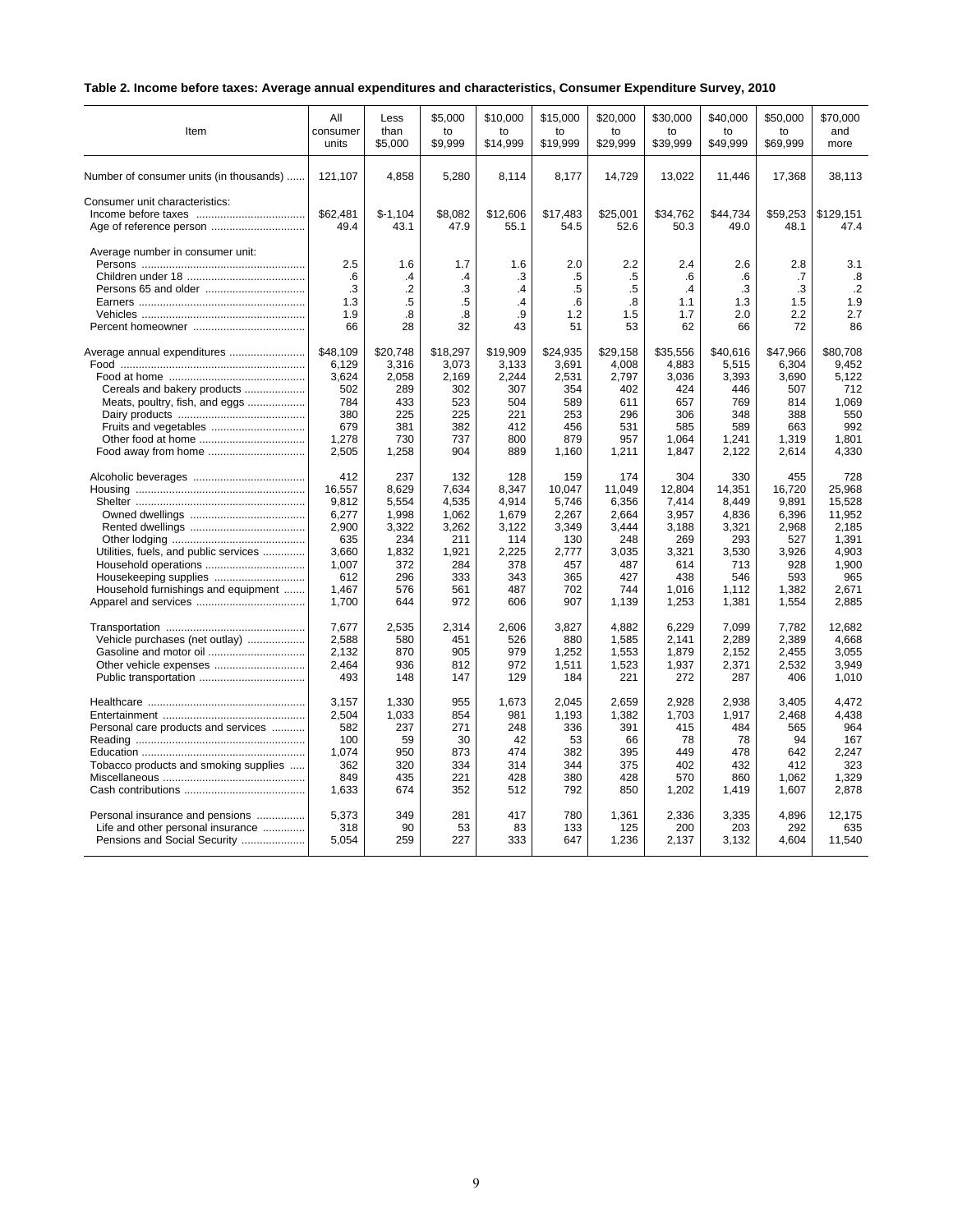| Table 3. Higher income before taxes: Average annual expenditures and characteristics, Consumer Expenditure Survey, |  |
|--------------------------------------------------------------------------------------------------------------------|--|
| 2010                                                                                                               |  |

| Item                                    | All              | Less             | \$70,000         | \$80,000         | \$100,000         | \$100,000         | \$120,000         | \$150,000         |
|-----------------------------------------|------------------|------------------|------------------|------------------|-------------------|-------------------|-------------------|-------------------|
|                                         | consumer         | than             | to               | to               | and               | to                | to                | and               |
|                                         | units            | \$70,000         | \$79,999         | \$99,999         | more              | \$119,999         | \$149,999         | more              |
| Number of consumer units (in thousands) | 121,107          | 82,994           | 7,250            | 10,098           | 20,766            | 6,749             | 5,865             | 8,151             |
| Consumer unit characteristics:          | \$62,481<br>49.4 | \$31,865<br>50.4 | \$74,602<br>47.1 | \$89,140<br>46.4 | \$167,651<br>47.9 | \$108,503<br>47.0 | \$132,750<br>47.9 | \$241,739<br>48.8 |
| Average number in consumer unit:        | 2.5              | 2.3              | 2.9              | 3.0              | 3.2               | 3.1               | 3.2               | 3.2               |
|                                         | .6               | .6               | .7               | .8               | .8                | .8                | .8                | .9                |
|                                         | .3               | .4               | $\cdot$          | $\cdot$          | $\cdot$ .2        | $\cdot$           | $\cdot$           | $\cdot$           |
|                                         | 1.3              | 1.0              | 1.7              | 1.9              | 2.0               | 2.0               | 2.0               | 2.1               |
|                                         | 1.9              | 1.6              | 2.5              | 2.6              | 2.8               | 2.7               | 2.8               | 2.9               |
|                                         | 66               | 56               | 79               | 84               | 90                | 88                | 89                | 91                |
| Average annual expenditures             | \$48,109         | \$33,269         | \$57,024         | \$62,966         | \$97,737          | \$74,797          | \$89,614          | \$123,064         |
|                                         | 6,129            | 4,661            | 6,979            | 7,819            | 11,161            | 9,372             | 10,463            | 13,317            |
|                                         | 3,624            | 2,967            | 3,867            | 4,540            | 5,868             | 5,170             | 5,650             | 6,688             |
| Cereals and bakery products             | 502              | 410              | 570              | 638              | 800               | 714               | 759               | 911               |
| Meats, poultry, fish, and eggs          | 784              | 660              | 824              | 921              | 1,232             | 1,086             | 1,203             | 1,391             |
|                                         | 380              | 306              | 413              | 482              | 632               | 559               | 584               | 739               |
|                                         | 679              | 543              | 707              | 839              | 1,171             | 1,031             | 1,088             | 1,366             |
|                                         | 1,278            | 1,048            | 1,353            | 1,660            | 2,032             | 1,779             | 2,016             | 2.282             |
|                                         | 2,505            | 1,695            | 3,112            | 3,279            | 5,293             | 4,202             | 4,814             | 6,628             |
|                                         | 412              | 273              | 444              | 530              | 929               | 645               | 799               | 1,288             |
|                                         | 16,557           | 12,254           | 18,589           | 20,962           | 30,999            | 23,326            | 27,723            | 39.787            |
|                                         | 9,812            | 7,187            | 10,604           | 12,475           | 18,732            | 13,794            | 16,320            | 24,557            |
|                                         | 6,277            | 3,671            | 7,391            | 9,375            | 14,798            | 10,909            | 13,085            | 19,253            |
|                                         | 2,900            | 3,228            | 2,691            | 2,303            | 1,951             | 1,873             | 1,789             | 2.132             |
|                                         | 635              | 288              | 522              | 797              | 1,983             | 1,013             | 1,447             | 3.171             |
| Utilities, fuels, and public services   | 3,660            | 3,089            | 4,164            | 4,543            | 5,336             | 4,777             | 5,125             | 5,952             |
|                                         | 1,007            | 597              | 1,146            | 1,369            | 2,421             | 1,546             | 2,153             | 3,338             |
|                                         | 612              | 457              | 816              | 780              | 1,113             | 850               | 1,153             | 1.334             |
| Household furnishings and equipment     | 1,467            | 924              | 1,860            | 1,795            | 3,396             | 2,358             | 2,973             | 4,607             |
|                                         | 1,700            | 1,174            | 1,836            | 1,913            | 3,750             | 2,439             | 4,334             | 4,514             |
|                                         | 7,677            | 5,390            | 10,706           | 10,392           | 14,493            | 12,557            | 14,967            | 15,808            |
| Vehicle purchases (net outlay)          | 2,588            | 1,634            | 4,222            | 3,717            | 5,285             | 4,799             | 5,806             | 5,313             |
|                                         | 2,132            | 1,708            | 2,686            | 2,899            | 3,260             | 3,248             | 3,231             | 3.291             |
|                                         | 2,464            | 1,793            | 3,309            | 3,228            | 4,532             | 3,508             | 4,896             | 5.169             |
|                                         | 493              | 255              | 489              | 549              | 1,416             | 1,003             | 1,034             | 2,035             |
|                                         | 3.157            | 2.555            | 3,785            | 4.003            | 4.942             | 4,550             | 4.491             | 5.594             |
|                                         | 2,504            | 1,628            | 2,978            | 3,118            | 5,600             | 4,327             | 5,093             | 7.032             |
| Personal care products and services     | 582              | 410              | 622              | 780              | 1.176             | 956               | 1,139             | 1.395             |
|                                         | 100              | 69               | 107              | 121              | 210               | 153               | 179               | 280               |
|                                         | 1.074            | 537              | 740              | 1.036            | 3.363             | 1.450             | 2.638             | 5.473             |
| Tobacco products and smoking supplies   | 362              | 380              | 406              | 395              | 259               | 294               | 251               | 236               |
|                                         | 849              | 629              | 1,069            | 1,090            | 1,539             | 922               | 1,122             | 2,376             |
|                                         | 1,633            | 1,061            | 1,905            | 2,220            | 3,538             | 2,404             | 2,629             | 5,132             |
| Personal insurance and pensions         | 5,373            | 2,249            | 6,859            | 8,586            | 15,777            | 11,402            | 13,786            | 20.832            |
| Life and other personal insurance       | 318              | 172              | 376              | 424              | 829               | 535               | 612               | 1,228             |
| Pensions and Social Security            | 5,054            | 2,076            | 6,483            | 8,163            | 14,948            | 10,867            | 13,174            | 19,603            |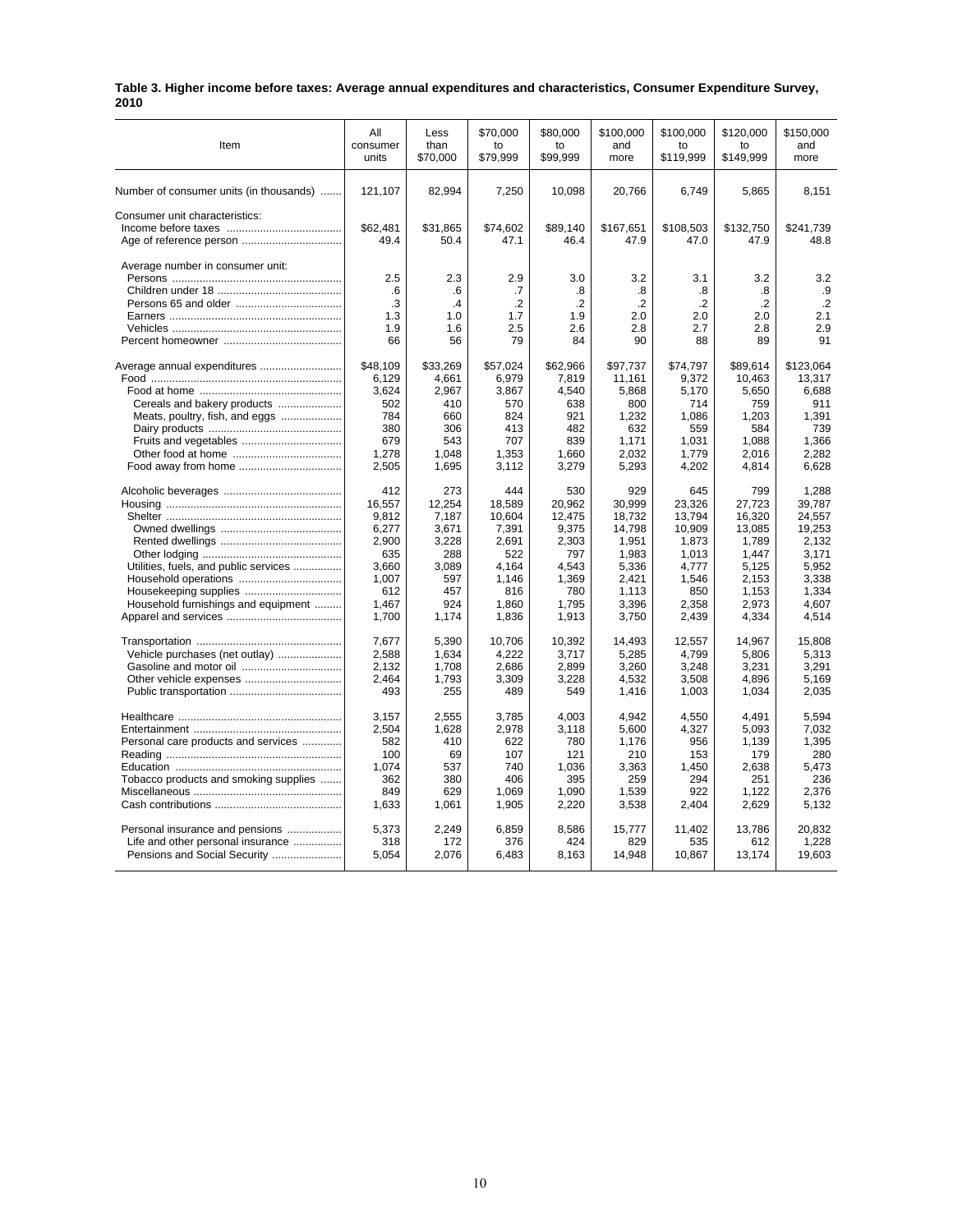# **Table 4. Age of reference person: Average annual expenditures and characteristics, Consumer Expenditure Survey, 2010**

| Item                                    | All<br>consumer<br>units            | Under<br>25<br>years                 | 25-34<br>years                        | 35-44<br>years                        | 45-54<br>years                             | 55-64<br>years                                  | 65 years<br>and older                      | 65-74<br>years                      | 75 years<br>and older                                               |
|-----------------------------------------|-------------------------------------|--------------------------------------|---------------------------------------|---------------------------------------|--------------------------------------------|-------------------------------------------------|--------------------------------------------|-------------------------------------|---------------------------------------------------------------------|
| Number of consumer units (in thousands) | 121,107                             | 8,034                                | 20,166                                | 21,912                                | 25,054                                     | 21,359                                          | 24,582                                     | 13,031                              | 11,551                                                              |
| Consumer unit characteristics:          | \$62.481<br>49.4                    | \$26,881<br>21.5                     | \$59,613<br>29.7                      | \$76,128<br>39.6                      | \$79,589<br>49.5                           | \$68,906<br>59.2                                | \$41,286<br>74.9                           | \$49,711<br>69.1                    | \$31,782<br>81.4                                                    |
| Average number in consumer unit:        | 2.5<br>.6<br>.3<br>1.3<br>1.9<br>66 | 2.0<br>.5<br>(1)<br>1.2<br>1.1<br>14 | 2.9<br>1.1<br>(1)<br>1.5<br>1.7<br>45 | 3.3<br>1.3<br>(1)<br>1.6<br>2.0<br>65 | 2.8<br>.6<br>$\cdot$ 1<br>1.6<br>2.3<br>73 | 2.2<br>$\cdot$<br>$\cdot$ 1<br>1.3<br>2.2<br>80 | 1.7<br>$\cdot$ 1<br>1.4<br>.5<br>1.6<br>81 | 1.9<br>.1<br>1.4<br>.7<br>1.9<br>82 | 1.6<br>(1)<br>$\lambda$<br>1.3<br>$\cdot$ <sub>2</sub><br>1.3<br>80 |
| Average annual expenditures             | \$48,109                            | \$27,483                             | \$46,617                              | \$55,946                              | \$57,788                                   | \$50,900                                        | \$36,802                                   | \$41,434                            | \$31,529                                                            |
|                                         | 6,129                               | 4.073                                | 6.091                                 | 7.483                                 | 7,230                                      | 6,068                                           | 4,558                                      | 5.148                               | 3.873                                                               |
|                                         | 3,624                               | 2,197                                | 3,338                                 | 4,255                                 | 4,369                                      | 3,681                                           | 2,950                                      | 3,213                               | 2.643                                                               |
| Cereals and bakery products             | 502                                 | 312                                  | 441                                   | 607                                   | 600                                        | 507                                             | 416                                        | 442                                 | 385                                                                 |
| Meats, poultry, fish, and eggs          | 784                                 | 447                                  | 713                                   | 896                                   | 966                                        | 792                                             | 660                                        | 688                                 | 627                                                                 |
|                                         | 380                                 | 218                                  | 353                                   | 458                                   | 453                                        | 378                                             | 316                                        | 351                                 | 274                                                                 |
|                                         | 679                                 | 395                                  | 614                                   | 787                                   | 819                                        | 692                                             | 577                                        | 620                                 | 525                                                                 |
|                                         | 1,278                               | 826                                  | 1,217                                 | 1.508                                 | 1,532                                      | 1,312                                           | 982                                        | 1,111                               | 831                                                                 |
|                                         | 2,505                               | 1,876                                | 2,753                                 | 3,227                                 | 2,861                                      | 2,387                                           | 1,608                                      | 1,935                               | 1,230                                                               |
|                                         | 412                                 | 406                                  | 473                                   | 497                                   | 414                                        | 402                                             | 295                                        | 392                                 | 184                                                                 |
|                                         | 16.557                              | 9.553                                | 16.845                                | 20.041                                | 18.900                                     | 16.673                                          | 13.015                                     | 14.420                              | 11.421                                                              |
|                                         | 9,812                               | 6,166                                | 10,451                                | 12,139                                | 11,517                                     | 9,397                                           | 7,027                                      | 7,850                               | 6,098                                                               |
|                                         | 6,277                               | 1,123                                | 5,126                                 | 8,149                                 | 8,163                                      | 6,777                                           | 4,881                                      | 5,809                               | 3,834                                                               |
|                                         | 2,900                               | 4,813                                | 4,989                                 | 3,475                                 | 2,493                                      | 1,689                                           | 1,514                                      | 1,275                               | 1,783                                                               |
|                                         | 635                                 | 231                                  | 336                                   | 515                                   | 861                                        | 931                                             | 632                                        | 766                                 | 481                                                                 |
| Utilities, fuels, and public services   | 3,660                               | 1,818                                | 3,228                                 | 4,077                                 | 4,213                                      | 3,979                                           | 3,402                                      | 3,644                               | 3,130                                                               |
|                                         | 1,007                               | 416                                  | 1,244                                 | 1.414                                 | 935                                        | 882                                             | 827                                        | 868                                 | 779                                                                 |
|                                         | 612                                 | 279                                  | 465                                   | 663                                   | 650                                        | 717                                             | 664                                        | 761                                 | 552                                                                 |
| Household furnishings and equipment     | 1.467                               | 874                                  | 1.458                                 | 1.748                                 | 1.585                                      | 1.698                                           | 1.095                                      | 1.297                               | 862                                                                 |
|                                         | 1,700                               | 1,559                                | 2,087                                 | 2,040                                 | 1,966                                      | 1,571                                           | 964                                        | 1,186                               | 708                                                                 |
|                                         | 7,677                               | 4,692                                | 8,231                                 | 8,763                                 | 9,255                                      | 8,111                                           | 5,242                                      | 6,086                               | 4,288                                                               |
| Vehicle purchases (net outlay)          | 2,588                               | 1,591                                | 3,415                                 | 2,905                                 | 3,041                                      | 2,584                                           | 1,495                                      | 1,638                               | 1,335                                                               |
|                                         | 2,132                               | 1,493                                | 2,208                                 | 2,537                                 | 2,575                                      | 2,215                                           | 1,396                                      | 1,766                               | 980                                                                 |
|                                         | 2,464                               | 1,333                                | 2,174                                 | 2,776                                 | 3,023                                      | 2,763                                           | 1,959                                      | 2,199                               | 1,686                                                               |
|                                         | 493                                 | 275                                  | 434                                   | 545                                   | 616                                        | 548                                             | 391                                        | 483                                 | 288                                                                 |
|                                         | 3,157                               | 775                                  | 1,800                                 | 2,583                                 | 3,261                                      | 3,859                                           | 4,843                                      | 4,922                               | 4,754                                                               |
|                                         | 2,504                               | 1,221                                | 2,251                                 | 3,058                                 | 3.088                                      | 2,683                                           | 1,891                                      | 2,341                               | 1,374                                                               |
| Personal care products and services     | 582                                 | 347                                  | 517                                   | 682                                   | 673                                        | 599                                             | 517                                        | 571                                 | 455                                                                 |
|                                         | 100                                 | 39                                   | 61                                    | 80                                    | 104                                        | 126                                             | 141                                        | 147                                 | 135                                                                 |
|                                         | 1.074                               | 1,906                                | 839                                   | 963                                   | 2.094                                      | 917                                             | 193                                        | 240                                 | 140                                                                 |
| Tobacco products and smoking supplies   | 362                                 | 283                                  | 362                                   | 358                                   | 449                                        | 450                                             | 227                                        | 298                                 | 147                                                                 |
|                                         | 849                                 | 277                                  | 668                                   | 922                                   | 938                                        | 1.146                                           | 772                                        | 761                                 | 787                                                                 |
|                                         | 1,633                               | 314                                  | 1,074                                 | 1,532                                 | 1,747                                      | 1,893                                           | 2,272                                      | 2,276                               | 2,267                                                               |
| Personal insurance and pensions         | 5.373                               | 2,036                                | 5,318                                 | 6,944                                 | 7,668                                      | 6,403                                           | 1,872                                      | 2.648                               | 996                                                                 |
| Life and other personal insurance       | 318                                 | 22                                   | 167                                   | 280                                   | 441                                        | 471                                             | 314                                        | 386                                 | 233                                                                 |
| Pensions and Social Security            | 5.054                               | 2.013                                | 5,151                                 | 6.664                                 | 7,227                                      | 5.932                                           | 1.557                                      | 2.261                               | 763                                                                 |

<sup>1</sup> Value is less than or equal to 0.05.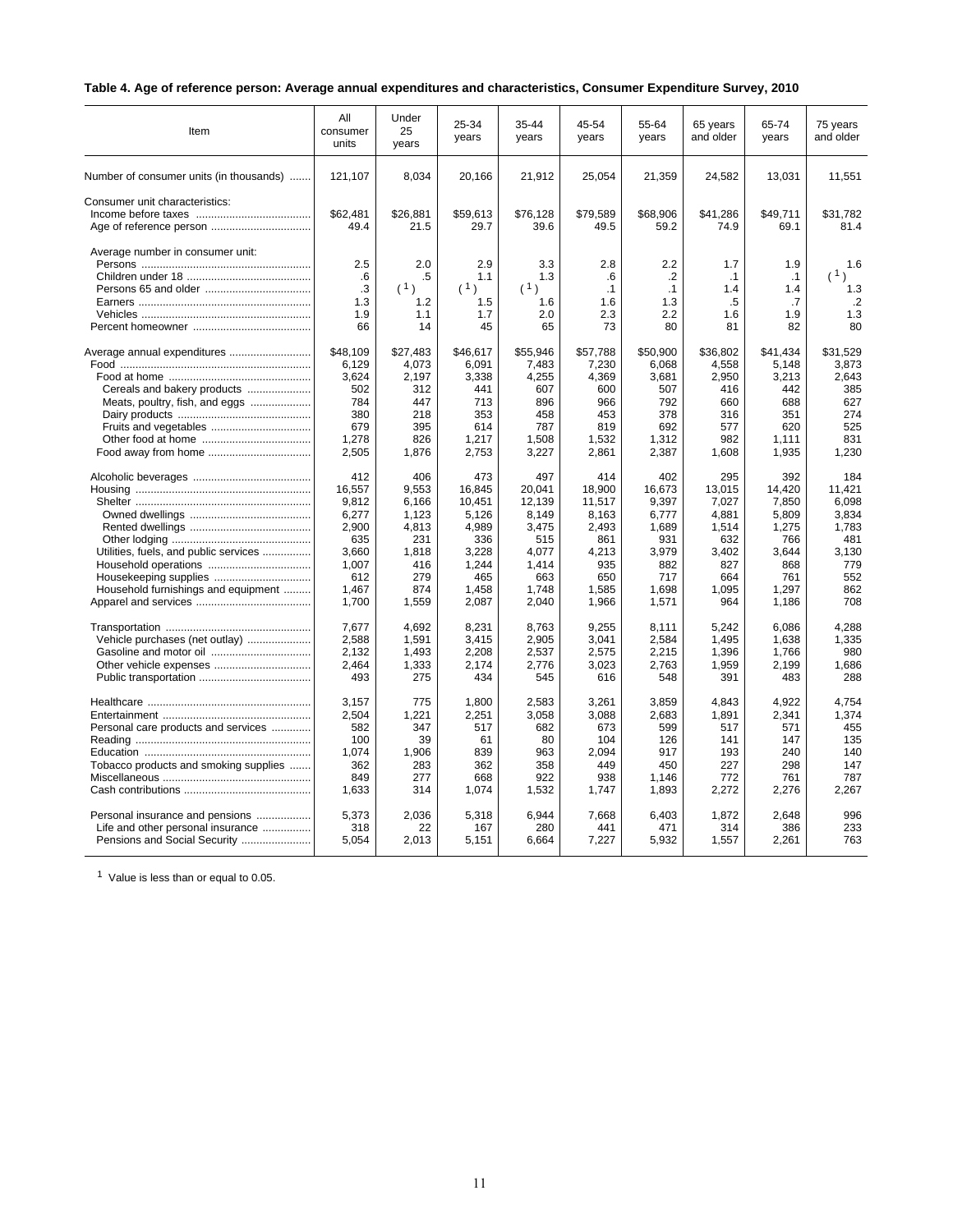#### **Table 5. Size of consumer unit: Average annual expenditures and characteristics, Consumer Expenditure Survey, 2010**

|                                         |                          |               | Two or more persons                                                                                                                                                                                                                                                                                                                                                                                                                                                                                                                                                                                                                                                                                                                                                                                                                                                                                                                                                                                                                                                                                                                                                                                                                                                                                                       |                            |       |       |                |  |
|-----------------------------------------|--------------------------|---------------|---------------------------------------------------------------------------------------------------------------------------------------------------------------------------------------------------------------------------------------------------------------------------------------------------------------------------------------------------------------------------------------------------------------------------------------------------------------------------------------------------------------------------------------------------------------------------------------------------------------------------------------------------------------------------------------------------------------------------------------------------------------------------------------------------------------------------------------------------------------------------------------------------------------------------------------------------------------------------------------------------------------------------------------------------------------------------------------------------------------------------------------------------------------------------------------------------------------------------------------------------------------------------------------------------------------------------|----------------------------|-------|-------|----------------|--|
| Item                                    | All<br>consumer<br>units | One<br>person | Three<br>Four<br>Two<br>Total<br>persons<br>persons<br>persons<br>35,479<br>85,629<br>38,658<br>17,906<br>16,479<br>\$32,979<br>\$74,705<br>\$67,707<br>\$74,377<br>\$87,864<br>52.7<br>48.1<br>54.1<br>45.2<br>42.2<br>1.0<br>3.1<br>2.0<br>3.0<br>4.0<br>.9<br>1.5<br>n.a.<br>$\cdot$ 1<br>.7<br>.3<br>.5<br>$\cdot$<br>.3<br>$\cdot$ 1<br>1.6<br>1.7<br>1.9<br>.6<br>1.2<br>2.3<br>2.3<br>2.4<br>1.1<br>2.1<br>50<br>72<br>75<br>72<br>68<br>\$29,149<br>\$55,929<br>\$50,967<br>\$56,413<br>\$63,268<br>3,450<br>7,220<br>5,958<br>7,297<br>8,778<br>4,335<br>1,877<br>3,480<br>4,431<br>5,219<br>601<br>464<br>257<br>602<br>756<br>382<br>948<br>762<br>985<br>1,105<br>366<br>193<br>457<br>450<br>561<br>365<br>807<br>659<br>810<br>968<br>681<br>1,521<br>1,229<br>1,585<br>1,830<br>1,573<br>2,885<br>2,478<br>2,866<br>3,559<br>322<br>449<br>545<br>388<br>441<br>21,684<br>11,223<br>18,763<br>16,876<br>18,794<br>7,246<br>10,875<br>9,859<br>10,709<br>12,541<br>3,477<br>7,437<br>7,004<br>8,895<br>6,765<br>3,404<br>2,690<br>2,232<br>2,998<br>2,929<br>365<br>747<br>863<br>707<br>717<br>2,331<br>4.211<br>3.764<br>4.229<br>4.671<br>518<br>1,210<br>881<br>1,398<br>1,742<br>349<br>719<br>687<br>829<br>660<br>779<br>1,749<br>1,799<br>1,686<br>1,901<br>2,066<br>2,089<br>2,515<br>804<br>1,704 | Five or<br>more<br>persons |       |       |                |  |
| Number of consumer units (in thousands) | 121,107                  |               |                                                                                                                                                                                                                                                                                                                                                                                                                                                                                                                                                                                                                                                                                                                                                                                                                                                                                                                                                                                                                                                                                                                                                                                                                                                                                                                           |                            |       |       | 12,585         |  |
| Consumer unit characteristics:          |                          |               |                                                                                                                                                                                                                                                                                                                                                                                                                                                                                                                                                                                                                                                                                                                                                                                                                                                                                                                                                                                                                                                                                                                                                                                                                                                                                                                           |                            |       |       |                |  |
|                                         | \$62,481                 |               |                                                                                                                                                                                                                                                                                                                                                                                                                                                                                                                                                                                                                                                                                                                                                                                                                                                                                                                                                                                                                                                                                                                                                                                                                                                                                                                           |                            |       |       | \$79.437       |  |
|                                         | 49.4                     |               |                                                                                                                                                                                                                                                                                                                                                                                                                                                                                                                                                                                                                                                                                                                                                                                                                                                                                                                                                                                                                                                                                                                                                                                                                                                                                                                           |                            |       |       | 41.4           |  |
| Average number in consumer unit:        |                          |               |                                                                                                                                                                                                                                                                                                                                                                                                                                                                                                                                                                                                                                                                                                                                                                                                                                                                                                                                                                                                                                                                                                                                                                                                                                                                                                                           |                            |       |       |                |  |
|                                         | 2.5                      |               |                                                                                                                                                                                                                                                                                                                                                                                                                                                                                                                                                                                                                                                                                                                                                                                                                                                                                                                                                                                                                                                                                                                                                                                                                                                                                                                           |                            |       |       | 5.7            |  |
|                                         | .6                       |               |                                                                                                                                                                                                                                                                                                                                                                                                                                                                                                                                                                                                                                                                                                                                                                                                                                                                                                                                                                                                                                                                                                                                                                                                                                                                                                                           |                            |       |       | 2.7            |  |
|                                         | .3                       |               |                                                                                                                                                                                                                                                                                                                                                                                                                                                                                                                                                                                                                                                                                                                                                                                                                                                                                                                                                                                                                                                                                                                                                                                                                                                                                                                           |                            |       |       | .1             |  |
|                                         | 1.3                      |               |                                                                                                                                                                                                                                                                                                                                                                                                                                                                                                                                                                                                                                                                                                                                                                                                                                                                                                                                                                                                                                                                                                                                                                                                                                                                                                                           |                            |       |       | 2.1            |  |
|                                         | 1.9                      |               |                                                                                                                                                                                                                                                                                                                                                                                                                                                                                                                                                                                                                                                                                                                                                                                                                                                                                                                                                                                                                                                                                                                                                                                                                                                                                                                           |                            |       |       | 2.4            |  |
|                                         | 66                       |               |                                                                                                                                                                                                                                                                                                                                                                                                                                                                                                                                                                                                                                                                                                                                                                                                                                                                                                                                                                                                                                                                                                                                                                                                                                                                                                                           |                            |       |       | 67             |  |
|                                         | \$48,109                 |               |                                                                                                                                                                                                                                                                                                                                                                                                                                                                                                                                                                                                                                                                                                                                                                                                                                                                                                                                                                                                                                                                                                                                                                                                                                                                                                                           |                            |       |       | \$61,086       |  |
|                                         | 6,129                    |               |                                                                                                                                                                                                                                                                                                                                                                                                                                                                                                                                                                                                                                                                                                                                                                                                                                                                                                                                                                                                                                                                                                                                                                                                                                                                                                                           |                            |       |       | 9,083          |  |
|                                         | 3,624                    |               |                                                                                                                                                                                                                                                                                                                                                                                                                                                                                                                                                                                                                                                                                                                                                                                                                                                                                                                                                                                                                                                                                                                                                                                                                                                                                                                           |                            |       |       | 5,746          |  |
|                                         | 502                      |               |                                                                                                                                                                                                                                                                                                                                                                                                                                                                                                                                                                                                                                                                                                                                                                                                                                                                                                                                                                                                                                                                                                                                                                                                                                                                                                                           |                            |       |       | 833            |  |
| Meats, poultry, fish, and eggs          | 784                      |               |                                                                                                                                                                                                                                                                                                                                                                                                                                                                                                                                                                                                                                                                                                                                                                                                                                                                                                                                                                                                                                                                                                                                                                                                                                                                                                                           |                            |       |       | 1,276          |  |
|                                         | 380                      |               |                                                                                                                                                                                                                                                                                                                                                                                                                                                                                                                                                                                                                                                                                                                                                                                                                                                                                                                                                                                                                                                                                                                                                                                                                                                                                                                           |                            |       |       | 618            |  |
|                                         | 679                      |               |                                                                                                                                                                                                                                                                                                                                                                                                                                                                                                                                                                                                                                                                                                                                                                                                                                                                                                                                                                                                                                                                                                                                                                                                                                                                                                                           |                            |       |       | 1.063          |  |
|                                         | 1,278                    |               |                                                                                                                                                                                                                                                                                                                                                                                                                                                                                                                                                                                                                                                                                                                                                                                                                                                                                                                                                                                                                                                                                                                                                                                                                                                                                                                           |                            |       |       | 1,955          |  |
|                                         | 2,505                    |               |                                                                                                                                                                                                                                                                                                                                                                                                                                                                                                                                                                                                                                                                                                                                                                                                                                                                                                                                                                                                                                                                                                                                                                                                                                                                                                                           |                            |       |       | 3,338          |  |
|                                         | 412                      |               |                                                                                                                                                                                                                                                                                                                                                                                                                                                                                                                                                                                                                                                                                                                                                                                                                                                                                                                                                                                                                                                                                                                                                                                                                                                                                                                           |                            |       |       | 248            |  |
|                                         | 16,557                   |               |                                                                                                                                                                                                                                                                                                                                                                                                                                                                                                                                                                                                                                                                                                                                                                                                                                                                                                                                                                                                                                                                                                                                                                                                                                                                                                                           |                            |       |       | 20,702         |  |
|                                         | 9,812                    |               |                                                                                                                                                                                                                                                                                                                                                                                                                                                                                                                                                                                                                                                                                                                                                                                                                                                                                                                                                                                                                                                                                                                                                                                                                                                                                                                           |                            |       |       | 12,050         |  |
|                                         | 6,277                    |               |                                                                                                                                                                                                                                                                                                                                                                                                                                                                                                                                                                                                                                                                                                                                                                                                                                                                                                                                                                                                                                                                                                                                                                                                                                                                                                                           |                            |       |       | 8,212          |  |
|                                         | 2,900                    |               |                                                                                                                                                                                                                                                                                                                                                                                                                                                                                                                                                                                                                                                                                                                                                                                                                                                                                                                                                                                                                                                                                                                                                                                                                                                                                                                           |                            |       |       | 3,349          |  |
|                                         | 635                      |               |                                                                                                                                                                                                                                                                                                                                                                                                                                                                                                                                                                                                                                                                                                                                                                                                                                                                                                                                                                                                                                                                                                                                                                                                                                                                                                                           |                            |       |       | 489            |  |
|                                         | 3.660                    |               |                                                                                                                                                                                                                                                                                                                                                                                                                                                                                                                                                                                                                                                                                                                                                                                                                                                                                                                                                                                                                                                                                                                                                                                                                                                                                                                           |                            |       |       | 4.955          |  |
|                                         | 1.007                    |               |                                                                                                                                                                                                                                                                                                                                                                                                                                                                                                                                                                                                                                                                                                                                                                                                                                                                                                                                                                                                                                                                                                                                                                                                                                                                                                                           |                            |       |       | 1,254          |  |
|                                         | 612                      |               |                                                                                                                                                                                                                                                                                                                                                                                                                                                                                                                                                                                                                                                                                                                                                                                                                                                                                                                                                                                                                                                                                                                                                                                                                                                                                                                           |                            |       |       | 762            |  |
| Household furnishings and equipment     | 1,467<br>1,700           |               |                                                                                                                                                                                                                                                                                                                                                                                                                                                                                                                                                                                                                                                                                                                                                                                                                                                                                                                                                                                                                                                                                                                                                                                                                                                                                                                           |                            |       |       | 1,681<br>2,588 |  |
|                                         |                          |               |                                                                                                                                                                                                                                                                                                                                                                                                                                                                                                                                                                                                                                                                                                                                                                                                                                                                                                                                                                                                                                                                                                                                                                                                                                                                                                                           |                            |       |       |                |  |
|                                         | 7.677                    | 4.011         | 9,194                                                                                                                                                                                                                                                                                                                                                                                                                                                                                                                                                                                                                                                                                                                                                                                                                                                                                                                                                                                                                                                                                                                                                                                                                                                                                                                     | 8,439                      | 9,523 | 9.897 | 10.133         |  |
|                                         | 2,588                    | 1.036         | 3,232                                                                                                                                                                                                                                                                                                                                                                                                                                                                                                                                                                                                                                                                                                                                                                                                                                                                                                                                                                                                                                                                                                                                                                                                                                                                                                                     | 2,965                      | 3.508 | 3,262 | 3.616          |  |
|                                         | 2,132                    | 1,164         | 2,533                                                                                                                                                                                                                                                                                                                                                                                                                                                                                                                                                                                                                                                                                                                                                                                                                                                                                                                                                                                                                                                                                                                                                                                                                                                                                                                     | 2,190                      | 2,504 | 2,926 | 3,115          |  |
|                                         | 2.464                    | 1.495         | 2,863                                                                                                                                                                                                                                                                                                                                                                                                                                                                                                                                                                                                                                                                                                                                                                                                                                                                                                                                                                                                                                                                                                                                                                                                                                                                                                                     | 2,694                      | 2.986 | 3,067 | 2.944          |  |
|                                         | 493                      | 316           | 566                                                                                                                                                                                                                                                                                                                                                                                                                                                                                                                                                                                                                                                                                                                                                                                                                                                                                                                                                                                                                                                                                                                                                                                                                                                                                                                       | 589                        | 525   | 641   | 457            |  |
|                                         | 3,157                    | 2,027         | 3,625                                                                                                                                                                                                                                                                                                                                                                                                                                                                                                                                                                                                                                                                                                                                                                                                                                                                                                                                                                                                                                                                                                                                                                                                                                                                                                                     | 4,108                      | 3,346 | 3,286 | 2,977          |  |
|                                         | 2,504                    | 1,441         | 2,943                                                                                                                                                                                                                                                                                                                                                                                                                                                                                                                                                                                                                                                                                                                                                                                                                                                                                                                                                                                                                                                                                                                                                                                                                                                                                                                     | 2,707                      | 2,810 | 3,396 | 3,276          |  |
|                                         | 582                      | 360           | 673                                                                                                                                                                                                                                                                                                                                                                                                                                                                                                                                                                                                                                                                                                                                                                                                                                                                                                                                                                                                                                                                                                                                                                                                                                                                                                                       | 612                        | 727   | 769   | 669            |  |
|                                         | 100                      | 81            | 108                                                                                                                                                                                                                                                                                                                                                                                                                                                                                                                                                                                                                                                                                                                                                                                                                                                                                                                                                                                                                                                                                                                                                                                                                                                                                                                       | 128                        | 100   | 98    | 68             |  |
|                                         | 1,074                    | 600           | 1,271                                                                                                                                                                                                                                                                                                                                                                                                                                                                                                                                                                                                                                                                                                                                                                                                                                                                                                                                                                                                                                                                                                                                                                                                                                                                                                                     | 827                        | 1,536 | 1,833 | 1,524          |  |
| Tobacco products and smoking supplies   | 362                      | 268           | 401                                                                                                                                                                                                                                                                                                                                                                                                                                                                                                                                                                                                                                                                                                                                                                                                                                                                                                                                                                                                                                                                                                                                                                                                                                                                                                                       | 368                        | 437   | 393   | 462            |  |
|                                         | 849                      | 752           | 889                                                                                                                                                                                                                                                                                                                                                                                                                                                                                                                                                                                                                                                                                                                                                                                                                                                                                                                                                                                                                                                                                                                                                                                                                                                                                                                       | 866                        | 920   | 960   | 821            |  |
|                                         | 1,633                    | 1,242         | 1,795                                                                                                                                                                                                                                                                                                                                                                                                                                                                                                                                                                                                                                                                                                                                                                                                                                                                                                                                                                                                                                                                                                                                                                                                                                                                                                                     | 2,046                      | 1,687 | 1,487 | 1,584          |  |
| Personal insurance and pensions         | 5,373                    | 2.570         | 6,534                                                                                                                                                                                                                                                                                                                                                                                                                                                                                                                                                                                                                                                                                                                                                                                                                                                                                                                                                                                                                                                                                                                                                                                                                                                                                                                     | 5,784                      | 6.758 | 7,732 | 6,950          |  |
| Life and other personal insurance       | 318                      | 143           | 391                                                                                                                                                                                                                                                                                                                                                                                                                                                                                                                                                                                                                                                                                                                                                                                                                                                                                                                                                                                                                                                                                                                                                                                                                                                                                                                       | 380                        | 413   | 402   | 376            |  |
| Pensions and Social Security            | 5,054                    | 2,427         | 6,143                                                                                                                                                                                                                                                                                                                                                                                                                                                                                                                                                                                                                                                                                                                                                                                                                                                                                                                                                                                                                                                                                                                                                                                                                                                                                                                     | 5,404                      | 6,345 | 7,330 | 6,574          |  |
|                                         |                          |               |                                                                                                                                                                                                                                                                                                                                                                                                                                                                                                                                                                                                                                                                                                                                                                                                                                                                                                                                                                                                                                                                                                                                                                                                                                                                                                                           |                            |       |       |                |  |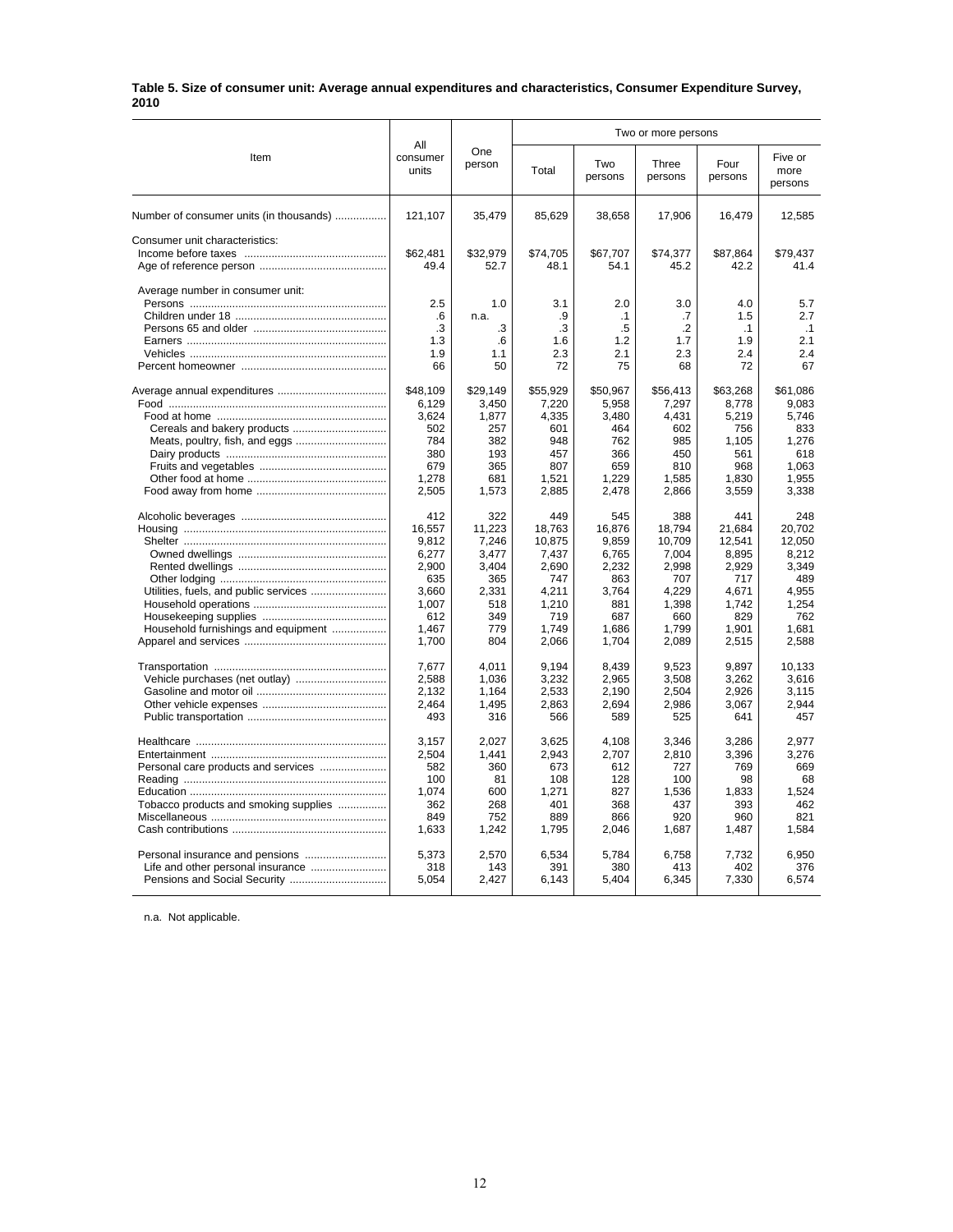# **Table 6. Composition of consumer unit: Average annual expenditures and characteristics, Consumer Expenditure Survey, 2010**

|                                                                              |                                                                                             |                                                                                             |                                                                                             | Husband and wife consumer units                                                              |                                                                                              |                                                                                           |                                                                                             |                                                                                          |                                                                                        |  |
|------------------------------------------------------------------------------|---------------------------------------------------------------------------------------------|---------------------------------------------------------------------------------------------|---------------------------------------------------------------------------------------------|----------------------------------------------------------------------------------------------|----------------------------------------------------------------------------------------------|-------------------------------------------------------------------------------------------|---------------------------------------------------------------------------------------------|------------------------------------------------------------------------------------------|----------------------------------------------------------------------------------------|--|
| Item                                                                         |                                                                                             | Husband                                                                                     |                                                                                             | Husband and wife with children                                                               |                                                                                              |                                                                                           | Other<br>husband                                                                            | One<br>parent,<br>at least                                                               | Single<br>person<br>and other                                                          |  |
|                                                                              | Total                                                                                       | and wife<br>only                                                                            | Total                                                                                       | Oldest<br>child<br>under 6                                                                   | Oldest<br>child<br>6 to 17                                                                   | Oldest<br>child 18<br>or older                                                            | and wife<br>consumer<br>units                                                               | one child<br>under 18                                                                    | consumer<br>units                                                                      |  |
| Number of consumer units (in thousands)                                      | 59,739                                                                                      | 25,723                                                                                      | 28,172                                                                                      | 5,185                                                                                        | 14,242                                                                                       | 8,745                                                                                     | 5,844                                                                                       | 7,141                                                                                    | 54,227                                                                                 |  |
| Consumer unit characteristics:                                               | \$85,296<br>50.0                                                                            | \$76,543<br>58.0                                                                            | \$93,627<br>42.8                                                                            | \$87,439<br>32.2                                                                             | \$94,807<br>40.9                                                                             | \$95,374<br>52.0                                                                          | \$83,666<br>49.4                                                                            | \$34,652<br>37.5                                                                         | \$41,012<br>50.4                                                                       |  |
| Average number in consumer unit:                                             | 3.2<br>.9<br>.4<br>1.6<br>2.5<br>81                                                         | 2.0<br>n.a.<br>.7<br>1.2<br>2.4<br>85                                                       | 4.0<br>1.6<br>.1<br>1.9<br>2.6<br>78                                                        | 3.5<br>1.5<br>(1)<br>1.6<br>2.0<br>66                                                        | 4.2<br>2.2<br>(2)<br>1.7<br>2.5<br>78                                                        | 4.0<br>.7<br>$\cdot$ .2<br>2.4<br>3.1<br>86                                               | 5.0<br>1.4<br>$6 \,$<br>2.1<br>2.7<br>76                                                    | 2.9<br>1.8<br>(2)<br>.9<br>1.2<br>40                                                     | 1.7<br>.2<br>.3<br>.9<br>1.3<br>52                                                     |  |
| Meats, poultry, fish, and eggs                                               | \$61,762<br>7,816<br>4.670<br>648<br>1,005<br>500<br>881<br>1,636<br>3,147                  | \$56.035<br>6.494<br>3,813<br>505<br>833<br>401<br>734<br>1,340<br>2,681                    | \$67,383<br>8,876<br>5,314<br>759<br>1,119<br>579<br>978<br>1,879<br>3,562                  | \$61,756<br>7,056<br>4,311<br>564<br>799<br>486<br>839<br>1,623<br>2,745                     | \$69,536<br>9,386<br>5,476<br>811<br>1,144<br>604<br>993<br>1,925<br>3,910                   | \$67.057<br>9.054<br>5,587<br>781<br>1,247<br>590<br>1,027<br>1,941<br>3,467              | \$60.146<br>8,759<br>5,514<br>776<br>1,255<br>569<br>1.098<br>1,816<br>3,245                | \$36.933<br>5,227<br>3,287<br>451<br>725<br>318<br>565<br>1,230<br>1,939                 | \$34.471<br>4,352<br>2,493<br>343<br>545<br>254<br>468<br>883<br>1,859                 |  |
| Utilities, fuels, and public services<br>Household furnishings and equipment | 472<br>20,303<br>11,721<br>8,756<br>2,037<br>928<br>4,437<br>1,358<br>797<br>1,991<br>2,075 | 561<br>18,028<br>10,368<br>7,859<br>1,425<br>1,084<br>3,988<br>934<br>774<br>1,964<br>1,650 | 424<br>22,492<br>13,067<br>9,788<br>2,402<br>877<br>4,709<br>1,799<br>830<br>2,088<br>2,438 | 440<br>24,219<br>14,177<br>10.029<br>3,478<br>670<br>3,799<br>3,737<br>656<br>1,851<br>2,169 | 421<br>23,095<br>13,608<br>10,206<br>2,491<br>912<br>4,778<br>1,643<br>883<br>2,182<br>2,672 | 420<br>20,460<br>11,526<br>8,963<br>1,618<br>944<br>5,136<br>903<br>839<br>2,057<br>2,214 | 283<br>19,748<br>11,191<br>7,733<br>2,969<br>489<br>5,099<br>1,096<br>739<br>1,624<br>2,249 | 167<br>14,224<br>8,263<br>3,638<br>4,422<br>202<br>3,342<br>1,184<br>443<br>991<br>2,012 | 376<br>12,726<br>7,912<br>3.894<br>3,649<br>369<br>2,846<br>598<br>424<br>946<br>1,241 |  |
|                                                                              | 10,123<br>3,574<br>2,752<br>3,148<br>649                                                    | 9,226<br>3,229<br>2,347<br>2,966<br>685                                                     | 10.984<br>3,970<br>3,057<br>3,301<br>655                                                    | 9.357<br>3,761<br>2,451<br>2,639<br>506                                                      | 11,184<br>4,237<br>3,079<br>3,139<br>729                                                     | 11,569<br>3,658<br>3,381<br>3,905<br>624                                                  | 9.936<br>3,184<br>3,064<br>3,225<br>462                                                     | 6.428<br>2,275<br>1,716<br>2,160<br>278                                                  | 5.142<br>1,544<br>1,504<br>1,745<br>348                                                |  |
| Personal care products and services<br>Tobacco products and smoking supplies | 4.280<br>3,321<br>729<br>126<br>1.468<br>356<br>985<br>2,097                                | 5,028<br>2,998<br>665<br>153<br>803<br>312<br>968<br>2,535                                  | 3.742<br>3,627<br>794<br>112<br>2.099<br>334<br>996<br>1,763                                | 3,124<br>2,869<br>636<br>78<br>652<br>245<br>1,132<br>1,214                                  | 3.631<br>4,175<br>819<br>117<br>2.030<br>307<br>931<br>1,843                                 | 4.289<br>3,186<br>840<br>123<br>3.068<br>429<br>1,025<br>1,958                            | 3,577<br>3,269<br>708<br>73<br>1.359<br>651<br>1,017<br>1,780                               | 1.513<br>1,709<br>525<br>42<br>372<br>303<br>610<br>894                                  | 2.135<br>1,704<br>426<br>79<br>733<br>377<br>730<br>1,220                              |  |
| Personal insurance and pensions                                              | 7,611<br>495<br>7,116                                                                       | 6,614<br>494<br>6,119                                                                       | 8,703<br>529<br>8,174                                                                       | 8,564<br>468<br>8,096                                                                        | 8,925<br>521<br>8,404                                                                        | 8,422<br>577<br>7,844                                                                     | 6,739<br>332<br>6,406                                                                       | 2,908<br>130<br>2,778                                                                    | 3,231<br>148<br>3,083                                                                  |  |

<sup>1</sup> No data reported.<br><sup>2</sup> Value is less than or equal to 0.05.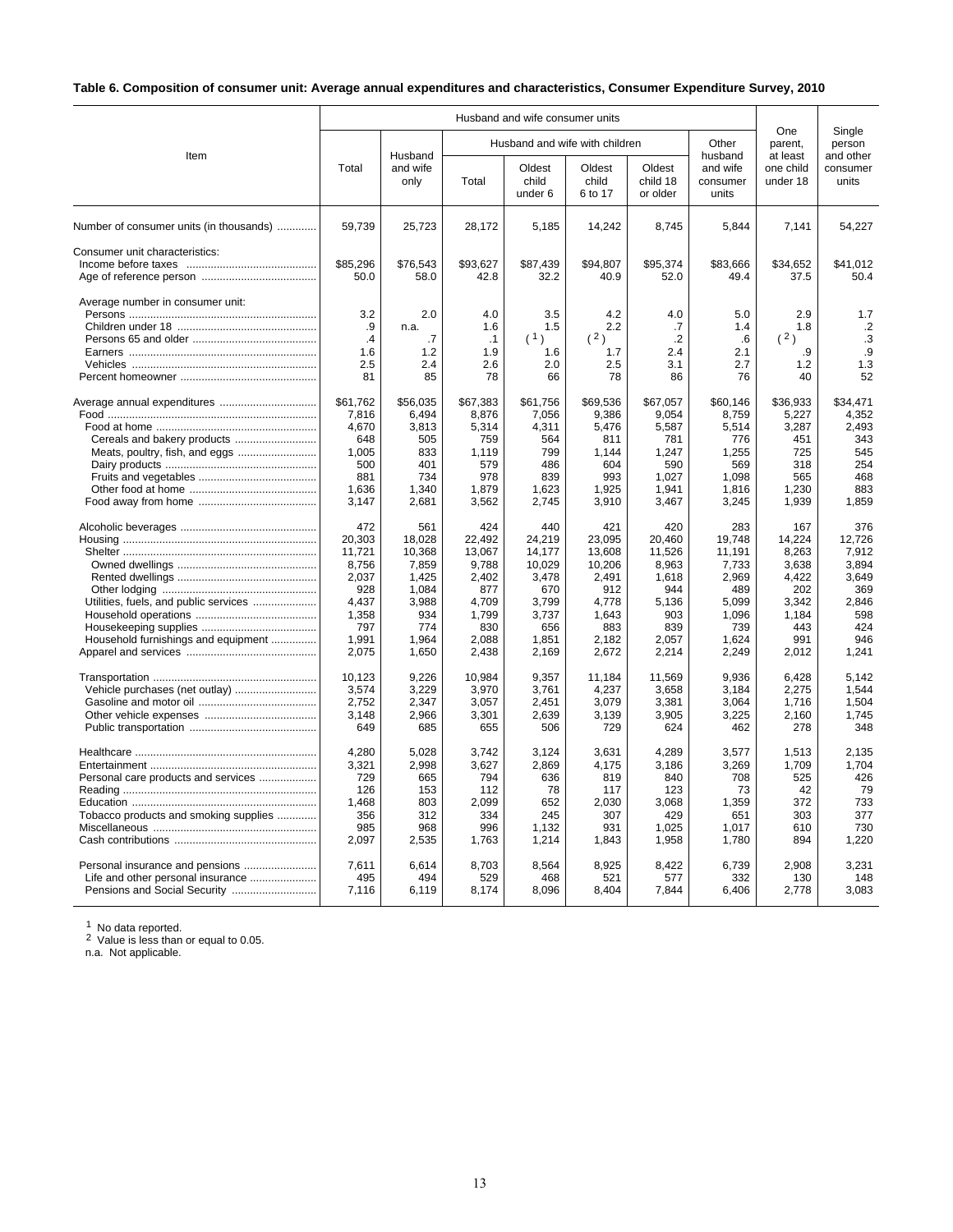#### **Table 7. Number of earners in consumer unit: Average annual expenditures and characteristics, Consumer Expenditure Survey, 2010**

|                                         |                          |            | Single consumers |                | Consumer units of two or more persons |                |                             |  |  |  |
|-----------------------------------------|--------------------------|------------|------------------|----------------|---------------------------------------|----------------|-----------------------------|--|--|--|
| Item                                    | All<br>consumer<br>units | No earner  | One earner       | No earner      | One earner                            | Two earners    | Three or<br>more<br>earners |  |  |  |
| Number of consumer units (in thousands) | 121,107                  | 14,378     | 21,101           | 12,095         | 26,231                                | 37,747         | 9,555                       |  |  |  |
| Consumer unit characteristics:          |                          |            |                  |                |                                       |                |                             |  |  |  |
|                                         | \$62,481                 | \$17,654   | \$43.422         | \$32,544       | \$57,207                              | \$92,421       | \$106.121                   |  |  |  |
| Age of reference person                 | 49.4                     | 67.0       | 43.0             | 63.2           | 47.5                                  | 44.0           | 46.6                        |  |  |  |
| Average number in consumer unit:        |                          |            |                  |                |                                       |                |                             |  |  |  |
|                                         | 2.5                      | 1.0        | 1.0              | 2.4            | 3.1                                   | 3.1            | 4.5                         |  |  |  |
|                                         | .6                       | n.a.       | n.a.             | .4             | 1.1                                   | .8             | 1.1                         |  |  |  |
|                                         | .3                       | .6         | $\cdot$ 1        | 1.2            | .3                                    | $\cdot$ 1      | $\cdot$ 1                   |  |  |  |
|                                         | 1.3                      | n.a.       | 1.0              | n.a.           | 1.0                                   | 2.0            | 3.3                         |  |  |  |
|                                         | 1.9                      | .9         | 1.2              | 1.7            | 1.9                                   | 2.4            | 3.1<br>79                   |  |  |  |
|                                         | 66                       | 59         | 45               | 72             | 65                                    | 75             |                             |  |  |  |
| Average annual expenditures             | \$48,109                 | \$21,859   | \$34,099         | \$37,785       | \$49.122                              | \$63,071       | \$70,354                    |  |  |  |
|                                         | 6,129                    | 2,745      | 3,922            | 5,282          | 6,502                                 | 7,784          | 9,927                       |  |  |  |
|                                         | 3,624                    | 1,849      | 1,896            | 3,654          | 4,114                                 | 4,370          | 5,881                       |  |  |  |
| Cereals and bakery products             | 502                      | 271        | 248              | 498            | 584                                   | 598            | 819                         |  |  |  |
| Meats, poultry, fish, and eggs          | 784                      | 388        | 378              | 856            | 902                                   | 912            | 1,379                       |  |  |  |
|                                         | 380                      | 196        | 191              | 372            | 434                                   | 465            | 618                         |  |  |  |
|                                         | 679                      | 366        | 364              | 671            | 748                                   | 829            | 1.107                       |  |  |  |
|                                         | 1,278                    | 629        | 715              | 1,257          | 1,447                                 | 1,566          | 1,957                       |  |  |  |
|                                         | 2,505                    | 896        | 2,026            | 1,628          | 2,387                                 | 3,414          | 4,046                       |  |  |  |
|                                         | 412                      | 143        | 442              | 303            | 331                                   | 569            | 541                         |  |  |  |
|                                         | 16.557                   | 9.334      | 12,509           | 12,916         | 17.498                                | 20.891         | 21.321                      |  |  |  |
|                                         | 9,812                    | 5,674      | 8,318            | 6,568          | 10.198                                | 12,357         | 12.330                      |  |  |  |
|                                         | 6,277                    | 2,887      | 3,879            | 3,943          | 6,390                                 | 8,925          | 8,862                       |  |  |  |
|                                         | 2,900                    | 2,577      | 3,968            | 1,966          | 3.144                                 | 2,611          | 2.677                       |  |  |  |
|                                         | 635                      | 210        | 470              | 659            | 665                                   | 821            | 791                         |  |  |  |
| Utilities, fuels, and public services   | 3,660                    | 2,317      | 2,340            | 3,564          | 3,983                                 | 4,321          | 5,217                       |  |  |  |
|                                         | 1,007                    | 485        | 541              | 770            | 1,093                                 | 1,494          | 962                         |  |  |  |
| Housekeeping supplies                   | 612                      | 316        | 371              | 689            | 680                                   | 735            | 820                         |  |  |  |
| Household furnishings and equipment     | 1,467<br>1,700           | 542<br>440 | 940<br>1,048     | 1,324<br>1,777 | 1,543<br>1,872                        | 1,985<br>2,181 | 1,992<br>2,594              |  |  |  |
|                                         |                          |            |                  |                |                                       |                |                             |  |  |  |
|                                         | 7,677                    | 2,516      | 5,027            | 5,840          | 7,923                                 | 10,363         | 12.442                      |  |  |  |
| Vehicle purchases (net outlay)          | 2,588                    | 584        | 1,344            | 1,894          | 2.865                                 | 3,678          | 4.170                       |  |  |  |
|                                         | 2,132                    | 730        | 1,460            | 1,549          | 2,240                                 | 2,818          | 3,462                       |  |  |  |
|                                         | 2.464                    | 1.029      | 1.811            | 1,993          | 2.354                                 | 3,218          | 4.087                       |  |  |  |
|                                         | 493                      | 174        | 412              | 404            | 464                                   | 649            | 723                         |  |  |  |
|                                         | 3,157                    | 2,630      | 1,617            | 4,736          | 3,305                                 | 3,520          | 3.514                       |  |  |  |
|                                         | 2.504                    | 1.065      | 1,696            | 2.104          | 2.556                                 | 3.376          | 3.416                       |  |  |  |
| Personal care products and services     | 582                      | 299        | 401              | 522            | 608                                   | 730            | 839                         |  |  |  |
|                                         | 100                      | 77         | 83               | 118            | 91                                    | 115            | 111                         |  |  |  |
|                                         | 1,074                    | 350        | 770              | 330            | 915                                   | 1,495          | 2,555                       |  |  |  |
| Tobacco products and smoking supplies   | 362                      | 242        | 285              | 341            | 425                                   | 380            | 494                         |  |  |  |
|                                         | 849                      | 708        | 783              | 802            | 798                                   | 959            | 977                         |  |  |  |
|                                         | 1,633                    | 1,117      | 1,327            | 2,194          | 1,549                                 | 1,772          | 2,059                       |  |  |  |
| Personal insurance and pensions         | 5,373                    | 193        | 4,190            | 521            | 4,748                                 | 8,934          | 9,564                       |  |  |  |
| Life and other personal insurance       | 318                      | 141        | 145              | 291            | 321                                   | 437            | 525                         |  |  |  |
|                                         | 5,054                    | 152        | 4.045            | 1229           | 4,427                                 | 8,497          | 9,040                       |  |  |  |
|                                         |                          |            |                  |                |                                       |                |                             |  |  |  |

 $1$  Data are likely to have large sampling errors.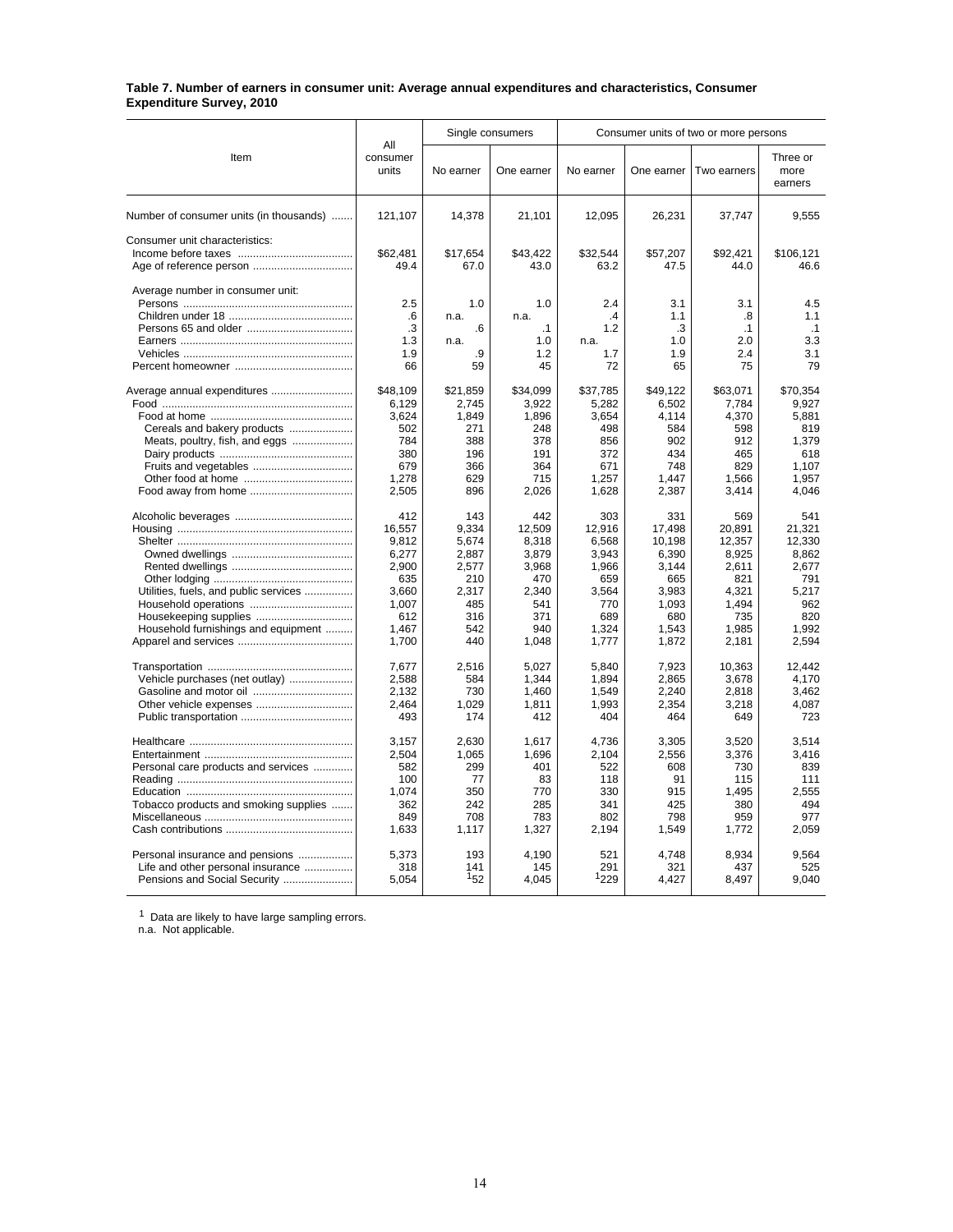# **Table 8. Housing tenure and type of area: Average annual expenditures and characteristics, Consumer Expenditure Survey, 2010**

|                                         |                   |                   | Housing tenure                     |                                       |                   |                   |                   |                   |                   |
|-----------------------------------------|-------------------|-------------------|------------------------------------|---------------------------------------|-------------------|-------------------|-------------------|-------------------|-------------------|
|                                         | All               |                   | Homeowner                          |                                       |                   |                   | Urban             |                   | Rural             |
| Item                                    | consumer<br>units | Total             | Home-<br>owner<br>with<br>mortgage | Home-<br>owner<br>without<br>mortgage | Renter            | Total             | Central<br>City   | Other<br>Urban    |                   |
| Number of consumer units (in thousands) | 121,107           | 79,451            | 49,278                             | 30,173                                | 41,656            | 110,689           | 35,249            | 75,440            | 10,418            |
| Consumer unit characteristics:          | \$62,481<br>49.4  | \$75,653<br>53.6  | \$88,962<br>47.8                   | \$53,917<br>63.0                      | \$37,359<br>41.5  | \$63,887<br>49.0  | \$57,510<br>46.2  | \$66,866<br>50.4  | \$47,548<br>53.5  |
| Average number in consumer unit:        | 2.5               | 2.6               | 2.9                                | 2.1                                   | 2.3               | 2.5               | 2.4               | 2.6               | 2.5               |
|                                         | .6<br>$\cdot$ 3   | .6<br>.4          | .8<br>$\cdot$                      | .3<br>$\boldsymbol{.8}$               | .7<br>$\cdot$     | .6<br>.3          | .6<br>.2          | .6<br>.3          | .6<br>.4          |
|                                         | 1.3               | 1.4               | 1.6                                | .9                                    | 1.1               | 1.3               | 1.3               | 1.3               | 1.1               |
|                                         | 1.9               | 2.3               | 2.5                                | 2.1                                   | 1.1               | 1.9               | 1.4               | 2.0               | 2.5               |
|                                         | 66                | 100               | 100                                | 100                                   | n.a.              | 64                | 50                | 71                | 81                |
| Average annual expenditures             | \$48,109<br>6,129 | \$55,780<br>6,820 | \$63,235<br>7,350                  | \$43,179<br>5,715                     | \$33,460<br>4,802 | \$48,948<br>6,211 | \$44,438<br>5,847 | \$51,043<br>6,376 | \$39,144<br>5,222 |
|                                         | 3,624             | 4,000             | 4,215                              | 3,531                                 | 2,902             | 3,641             | 3,424             | 3,739             | 3,435             |
| Cereals and bakery products             | 502               | 559               | 585                                | 502                                   | 391               | 504               | 471               | 518               | 481               |
| Meats, poultry, fish, and eggs          | 784<br>380        | 851<br>427        | 885<br>450                         | 775<br>375                            | 657<br>292        | 789<br>381        | 776<br>347        | 794<br>396        | 737<br>378        |
|                                         | 679               | 748               | 792                                | 652                                   | 547               | 688               | 653               | 704               | 583               |
|                                         | 1,278             | 1,415             | 1,502                              | 1,228                                 | 1,015             | 1,280             | 1,177             | 1,326             | 1,257             |
|                                         | 2,505             | 2,820             | 3,135                              | 2,184                                 | 1,900             | 2,570             | 2,423             | 2,637             | 1,786             |
|                                         | 412               | 451               | 519                                | 305                                   | 338               | 420               | 414               | 423               | 320               |
|                                         | 16,557            | 18,503            | 22,278                             | 12,294                                | 12,843            | 17,017            | 15,966            | 17,504            | 11,670            |
|                                         | 9,812             | 10,400            | 13,557                             | 5,243                                 | 8.691             | 10,213            | 10,057            | 10,286            | 5.549             |
|                                         | 6,277             | 9,469             | 12,624                             | 4,316                                 | 190               | 6,464             | 5,087             | 7,108             | 4,290             |
|                                         | 2,900             | 58                | 47                                 | 76                                    | 8,319             | 3,094             | 4,356             | 2,504             | 835               |
|                                         | 635               | 873               | 886                                | 852                                   | 182               | 655               | 614               | 674               | 424               |
| Utilities, fuels, and public services   | 3,660<br>1.007    | 4,314<br>1,230    | 4,572<br>1,421                     | 3,891<br>921                          | 2,413<br>582      | 3,670<br>1.048    | 3,266<br>934      | 3,859<br>1.101    | 3,552<br>575      |
|                                         | 612               | 741               | 762                                | 697                                   | 362               | 607               | 501               | 655               | 661               |
| Household furnishings and equipment     | 1,467             | 1,817             | 1,966                              | 1,543                                 | 796               | 1,479             | 1,208             | 1,604             | 1,334             |
|                                         | 1,700             | 1,781             | 2,007                              | 1,321                                 | 1,544             | 1,745             | 1,925             | 1,664             | 1,203             |
| Vehicle purchases (net outlay)          | 7.677<br>2.588    | 9.056<br>3.097    | 10.047<br>3.490                    | 7,450<br>2.456                        | 5.046<br>1.618    | 7,701<br>2.599    | 6.702<br>2.197    | 8.166<br>2.787    | 7.430<br>2.476    |
|                                         | 2,132             | 2,458             | 2,764                              | 1,958                                 | 1,511             | 2,104             | 1,701             | 2,293             | 2,429             |
| Other vehicle expenses                  | 2,464             | 2,933             | 3,150                              | 2,591                                 | 1,567             | 2.480             | 2,192             | 2,612             | 2.297             |
|                                         | 493               | 567               | 643                                | 444                                   | 350               | 517               | 612               | 474               | 228               |
|                                         | 3,157             | 4.016             | 3.734                              | 4.478                                 | 1.518             | 3,126             | 2.383             | 3.473             | 3.483             |
|                                         | 2,504             | 3,088             | 3,423                              | 2,513                                 | 1,390             | 2,541             | 2,140             | 2,726             | 2.114             |
| Personal care products and services     | 582               | 678               | 733                                | 572                                   | 399               | 601               | 561               | 619               | 381               |
|                                         | 100               | 124               | 122                                | 129                                   | 52                | 101               | 97                | 103               | 81                |
|                                         | 1,074             | 1,197             | 1,368                              | 912                                   | 840               | 1,129             | 1,073             | 1,155             | 499               |
| Tobacco products and smoking supplies   | 362<br>849        | 341<br>1,045      | 345<br>1,100                       | 335<br>973                            | 402<br>473        | 337<br>849        | 296<br>695        | 356<br>920        | 632<br>849        |
|                                         | 1,633             | 2,015             | 1,899                              | 2,205                                 | 905               | 1,656             | 1,364             | 1,793             | 1,389             |
|                                         |                   |                   |                                    |                                       |                   |                   |                   |                   |                   |
| Personal insurance and pensions         | 5,373             | 6,665             | 8,312                              | 3,975                                 | 2,907             | 5,514             | 4,975             | 5,766             | 3,871             |
| Life and other personal insurance       | 318<br>5,054      | 432               | 505                                | 315<br>3,661                          | 100<br>2,807      | 320               | 252               | 352<br>5,414      | 297               |
| Pensions and Social Security            |                   | 6,233             | 7,807                              |                                       |                   | 5,194             | 4,723             |                   | 3,574             |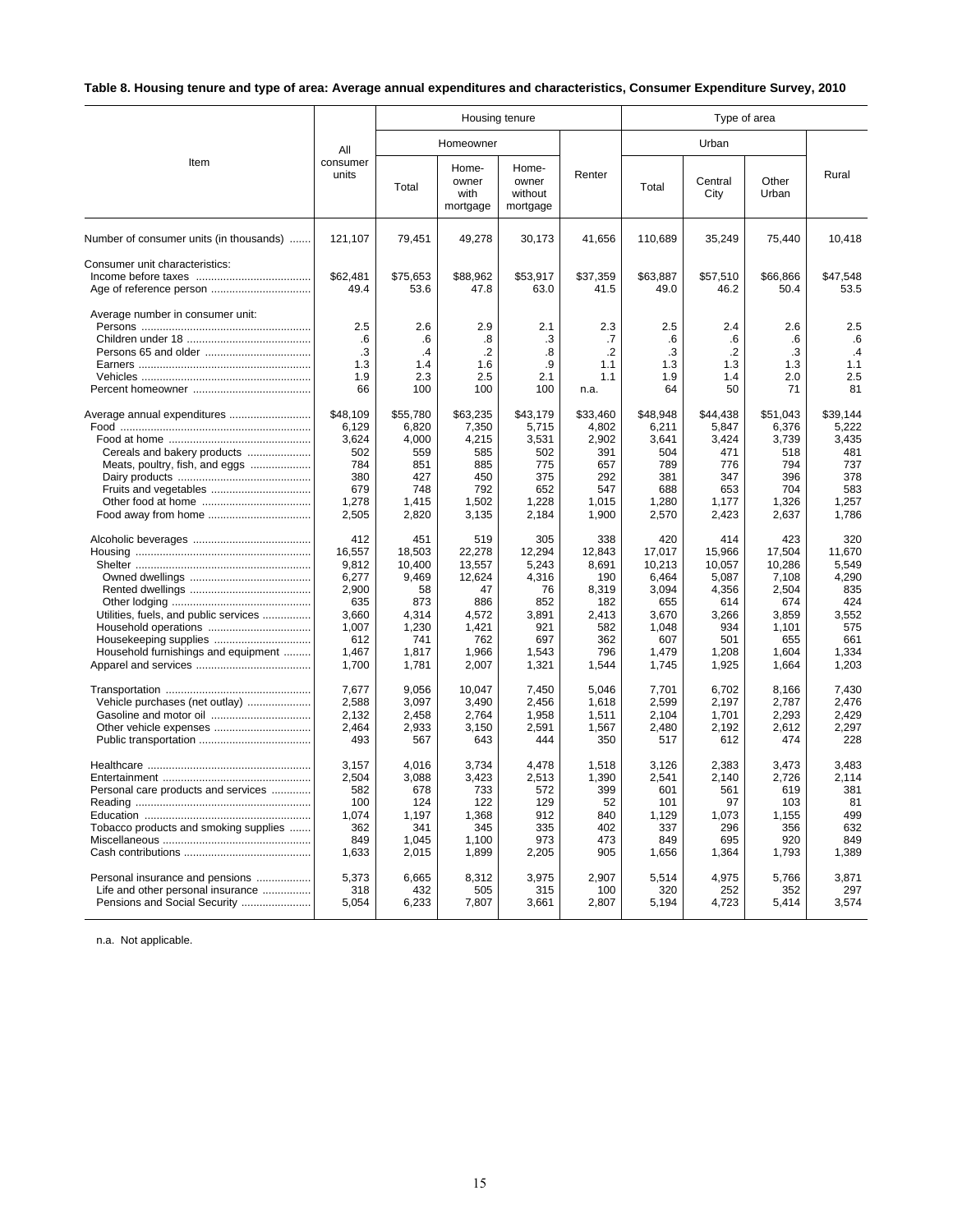|                                                           |                                     | White and all other races, and Asian |                                              |                                     |                                     |  |
|-----------------------------------------------------------|-------------------------------------|--------------------------------------|----------------------------------------------|-------------------------------------|-------------------------------------|--|
| Item                                                      | All<br>consumer<br>units            | Total                                | White and<br>all other<br>races <sup>1</sup> | Asian                               | Black or<br>African-<br>American    |  |
| Number of consumer units (in thousands)                   | 121,107                             | 106,287                              | 101,137                                      | 5,151                               | 14,820                              |  |
| Consumer unit characteristics:<br>Age of reference person | \$62,481<br>49.4                    | \$64,817<br>49.8                     | \$63,773<br>50.0                             | \$85,316<br>44.2                    | \$45,727<br>47.1                    |  |
| Average number in consumer unit:                          | 2.5<br>.6<br>.3<br>1.3<br>1.9<br>66 | 2.5<br>.6<br>.3<br>1.3<br>2.0<br>68  | 2.5<br>.6<br>.3<br>1.3<br>2.0<br>69          | 2.7<br>.6<br>.3<br>1.4<br>1.6<br>55 | 2.6<br>.8<br>.2<br>1.1<br>1.3<br>46 |  |
| Average annual expenditures                               | \$48,109                            | \$49,815                             | \$49,395                                     | \$58,376                            | \$35,863                            |  |
|                                                           | 6,129                               | 6,314                                | 6,253                                        | 7,656                               | 4,796                               |  |
|                                                           | 3,624                               | 3,700                                | 3,689                                        | 3,953                               | 3,075                               |  |
| Cereals and bakery products                               | 502                                 | 513                                  | 511                                          | 563                                 | 419                                 |  |
| Meats, poultry, fish, and eggs                            | 784                                 | 780                                  | 776                                          | 891                                 | 813                                 |  |
|                                                           | 380                                 | 398                                  | 400                                          | 350                                 | 255                                 |  |
|                                                           | 679                                 | 694                                  | 683                                          | 958                                 | 572                                 |  |
|                                                           | 1,278                               | 1,314                                | 1,320                                        | 1,190                               | 1,016                               |  |
| Food away from home                                       | 2,505                               | 2,613                                | 2,564                                        | 3,703                               | 1,721                               |  |
|                                                           | 412                                 | 441                                  | 446                                          | 322                                 | 203                                 |  |
|                                                           | 16,557                              | 16,899                               | 16,712                                       | 20,549                              | 14,102                              |  |
|                                                           | 9,812                               | 10,046                               | 9,851                                        | 13,875                              | 8.132                               |  |
|                                                           | 6,277                               | 6,646                                | 6,572                                        | 8,099                               | 3,630                               |  |
|                                                           | 2,900                               | 2,716                                | 2,604                                        | 4,922                               | 4,216                               |  |
|                                                           | 635                                 | 684                                  | 675                                          | 853                                 | 286                                 |  |
| Utilities, fuels, and public services                     | 3,660                               | 3.647                                | 3.666                                        | 3,285                               | 3,749                               |  |
|                                                           | 1,007                               | 1,050                                | 1,037                                        | 1,298                               | 704                                 |  |
|                                                           | 612                                 | 634                                  | 638                                          | 542                                 | 449                                 |  |
| Household furnishings and equipment                       | 1,467                               | 1,522                                | 1,520                                        | 1,549                               | 1,068                               |  |
|                                                           | 1,700                               | 1,737                                | 1,663                                        | 3,414                               | 1,429                               |  |
|                                                           | 7,677                               | 7,950                                | 7,915                                        | 8,673                               | 5,724                               |  |
| Vehicle purchases (net outlay)                            | 2.588                               | 2.727                                | 2,734                                        | 2,599                               | 1.591                               |  |
|                                                           | 2,132                               | 2,182                                | 2,186                                        | 2,098                               | 1,775                               |  |
|                                                           | 2,464                               | 2,525                                | 2,509                                        | 2,885                               | 2,025                               |  |
|                                                           | 493                                 | 515                                  | 486                                          | 1,092                               | 333                                 |  |
|                                                           | 3,157                               | 3,355                                | 3,397                                        | 2,525                               | 1,734                               |  |
|                                                           | 2,504                               | 2,665                                | 2,687                                        | 2,192                               | 1,352                               |  |
| Personal care products and services                       | 582                                 | 590                                  | 590                                          | 593                                 | 525                                 |  |
|                                                           | 100                                 | 108                                  | 109                                          | 89                                  | 41                                  |  |
|                                                           | 1,074                               | 1,163                                | 1,077                                        | 2,854                               | 441                                 |  |
| Tobacco products and smoking supplies                     | 362                                 | 380                                  | 392                                          | 146                                 | 231                                 |  |
|                                                           | 849                                 | 891                                  | 907                                          | 546                                 | 549                                 |  |
|                                                           | 1,633                               | 1,675                                | 1,700                                        | 1,178                               | 1,334                               |  |
| Personal insurance and pensions                           | 5,373                               | 5,647                                | 5,546                                        | 7,640                               | 3.401                               |  |
| Life and other personal insurance                         | 318                                 | 333                                  | 333                                          | 333                                 | 212                                 |  |
| Pensions and Social Security                              | 5,054                               | 5,315                                | 5,213                                        | 7,306                               | 3,189                               |  |

#### **Table 9. Race of reference person: Average annual expenditures and characteristics, Consumer Expenditure Survey, 2010**

 $1$  All other races includes Native Hawaiian or other Pacific Islander, American Indian or Alaska Native, and approximately 1 percent reporting more than one race.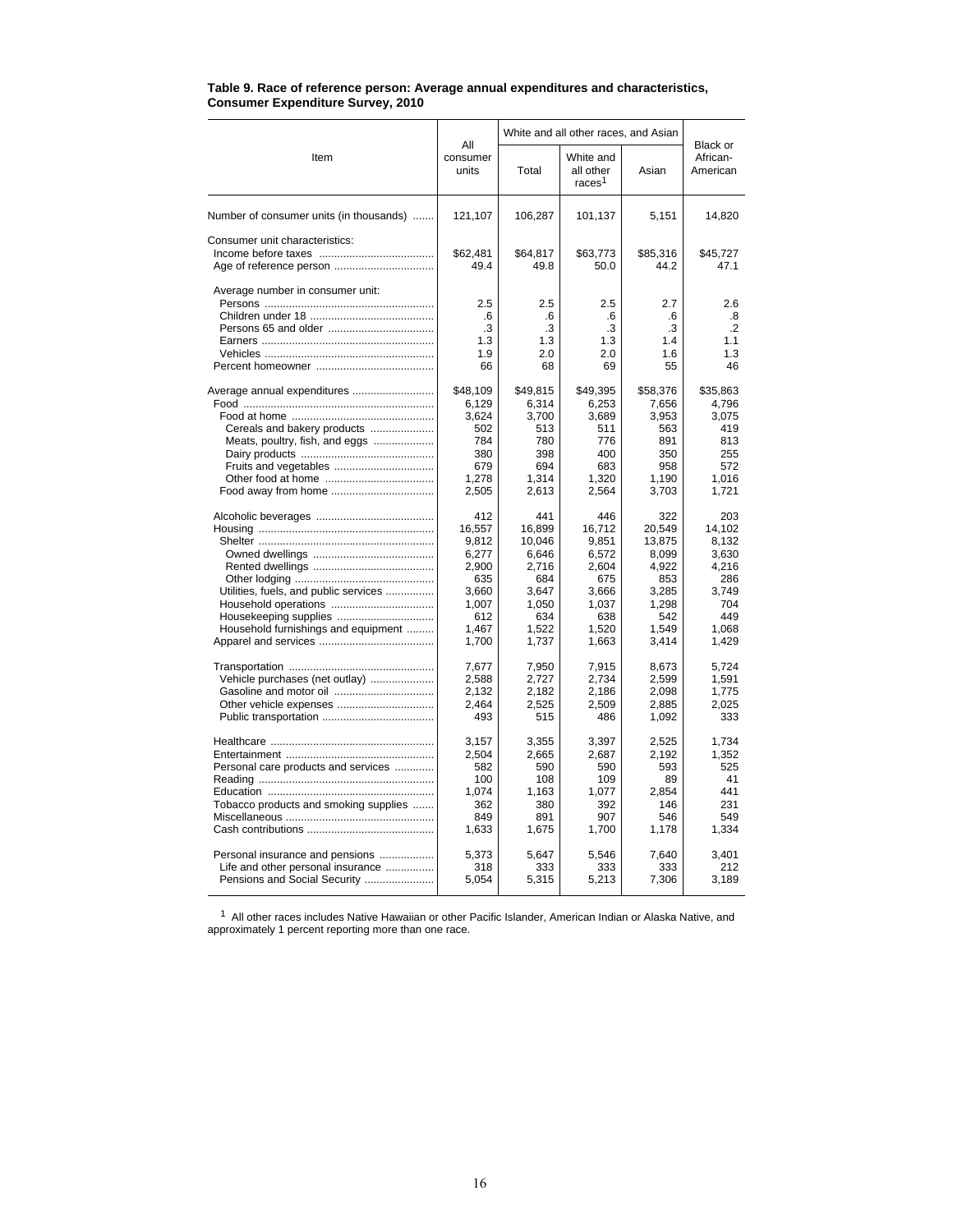|                                         |                                     |                                           | Not Hispanic or Latino              |                                          |                                             |  |  |
|-----------------------------------------|-------------------------------------|-------------------------------------------|-------------------------------------|------------------------------------------|---------------------------------------------|--|--|
| Item                                    | All<br>consumer<br>units            | Hispanic<br>or Latino                     | Total                               | White and<br>all other<br>races          | Black<br>or<br>African-<br>American         |  |  |
| Number of consumer units (in thousands) | 121,107                             | 14,754                                    | 106,353                             | 91,816                                   | 14,537                                      |  |  |
| Consumer unit characteristics:          | \$62,481<br>49.4                    | \$49.845<br>43.9                          | \$64.234<br>50.2                    | \$67,283<br>50.7                         | \$44,980<br>47.0                            |  |  |
| Average number in consumer unit:        | 2.5<br>.6<br>.3<br>1.3<br>1.9<br>66 | 3.3<br>1.1<br>$\cdot$<br>1.5<br>1.6<br>48 | 2.4<br>.6<br>.3<br>1.2<br>2.0<br>68 | 2.4<br>.5<br>$\cdot$<br>1.3<br>2.1<br>72 | 2.6<br>.8<br>$\cdot$ .2<br>1.1<br>1.3<br>46 |  |  |
| Average annual expenditures             | \$48,109                            | \$41,456                                  | \$49,032                            | \$51,167                                 | \$35,547                                    |  |  |
|                                         | 6,129                               | 6,486                                     | 6,080                               | 6,287                                    | 4,778                                       |  |  |
|                                         | 3.624                               | 4.012                                     | 3,572                               | 3.651                                    | 3.068                                       |  |  |
| Cereals and bakery products             | 502                                 | 519                                       | 499                                 | 512                                      | 419                                         |  |  |
| Meats, poultry, fish, and eggs          | 784                                 | 964                                       | 760                                 | 752                                      | 808                                         |  |  |
|                                         | 380                                 | 421                                       | 375                                 | 394                                      | 254                                         |  |  |
| Fruits and vegetables                   | 679                                 | 820                                       | 660                                 | 675                                      | 570                                         |  |  |
|                                         | 1.278                               | 1.287                                     | 1.277                               | 1.318                                    | 1.016                                       |  |  |
|                                         | 2,505                               | 2,474                                     | 2,509                               | 2,635                                    | 1,711                                       |  |  |
|                                         | 412                                 | 260                                       | 433                                 | 470                                      | 195                                         |  |  |
|                                         | 16,557                              | 15,432                                    | 16,713                              | 17,153                                   | 13,933                                      |  |  |
|                                         | 9,812                               | 9,518                                     | 9,852                               | 10,145                                   | 8,007                                       |  |  |
|                                         | 6,277                               | 4,676                                     | 6,499                               | 6,959                                    | 3,594                                       |  |  |
|                                         | 2,900                               | 4,526                                     | 2,674                               | 2,436                                    | 4,178                                       |  |  |
|                                         | 635                                 | 317                                       | 679                                 | 750                                      | 235                                         |  |  |
| Utilities, fuels, and public services   | 3,660                               | 3,471                                     | 3,686                               | 3,676                                    | 3,753                                       |  |  |
|                                         | 1,007                               | 673                                       | 1,054                               | 1,110                                    | 699                                         |  |  |
| Housekeeping supplies                   | 612                                 | 549                                       | 620                                 | 648                                      | 447                                         |  |  |
| Household furnishings and equipment     | 1,467                               | 1,222                                     | 1,500                               | 1,575                                    | 1,028                                       |  |  |
|                                         | 1,700                               | 1,998                                     | 1,659                               | 1,696                                    | 1,429                                       |  |  |
|                                         | 7,677                               | 6,629                                     | 7,822                               | 8,161                                    | 5,685                                       |  |  |
| Vehicle purchases (net outlay)          | 2,588                               | 1,907                                     | 2,683                               | 2.865                                    | 1,532                                       |  |  |
|                                         | 2,132                               | 2,185                                     | 2,125                               | 2,180                                    | 1,778                                       |  |  |
|                                         | 2,464                               | 2,134                                     | 2,509                               | 2,583                                    | 2,045                                       |  |  |
|                                         | 493                                 | 402                                       | 505                                 | 533                                      | 329                                         |  |  |
|                                         | 3.157                               | 1.842                                     | 3.339                               | 3.595                                    | 1.726                                       |  |  |
|                                         | 2,504                               | 1,644                                     | 2,623                               | 2,828                                    | 1,325                                       |  |  |
| Personal care products and services     | 582                                 | 565                                       | 585                                 | 595                                      | 521                                         |  |  |
|                                         | 100                                 | 37                                        | 108                                 | 119                                      | 40                                          |  |  |
|                                         | 1,074                               | 803                                       | 1,112                               | 1.221                                    | 426                                         |  |  |
| Tobacco products and smoking supplies   | 362                                 | 165                                       | 389                                 | 414                                      | 235                                         |  |  |
|                                         | 849                                 | 507                                       | 896                                 | 950                                      | 551                                         |  |  |
|                                         | 1,633                               | 1,074                                     | 1,711                               | 1,771                                    | 1,333                                       |  |  |
| Personal insurance and pensions         | 5,373                               | 4,014                                     | 5,561                               | 5,908                                    | 3.369                                       |  |  |
| Life and other personal insurance       | 318                                 | 149                                       | 342                                 | 362                                      | 212                                         |  |  |
| Pensions and Social Security            | 5,054                               | 3,865                                     | 5,219                               | 5,546                                    | 3,158                                       |  |  |

#### **Table 10. Hispanic or Latino origin of reference person: Average annual expenditures and characteristics, Consumer Expenditure Survey, 2010**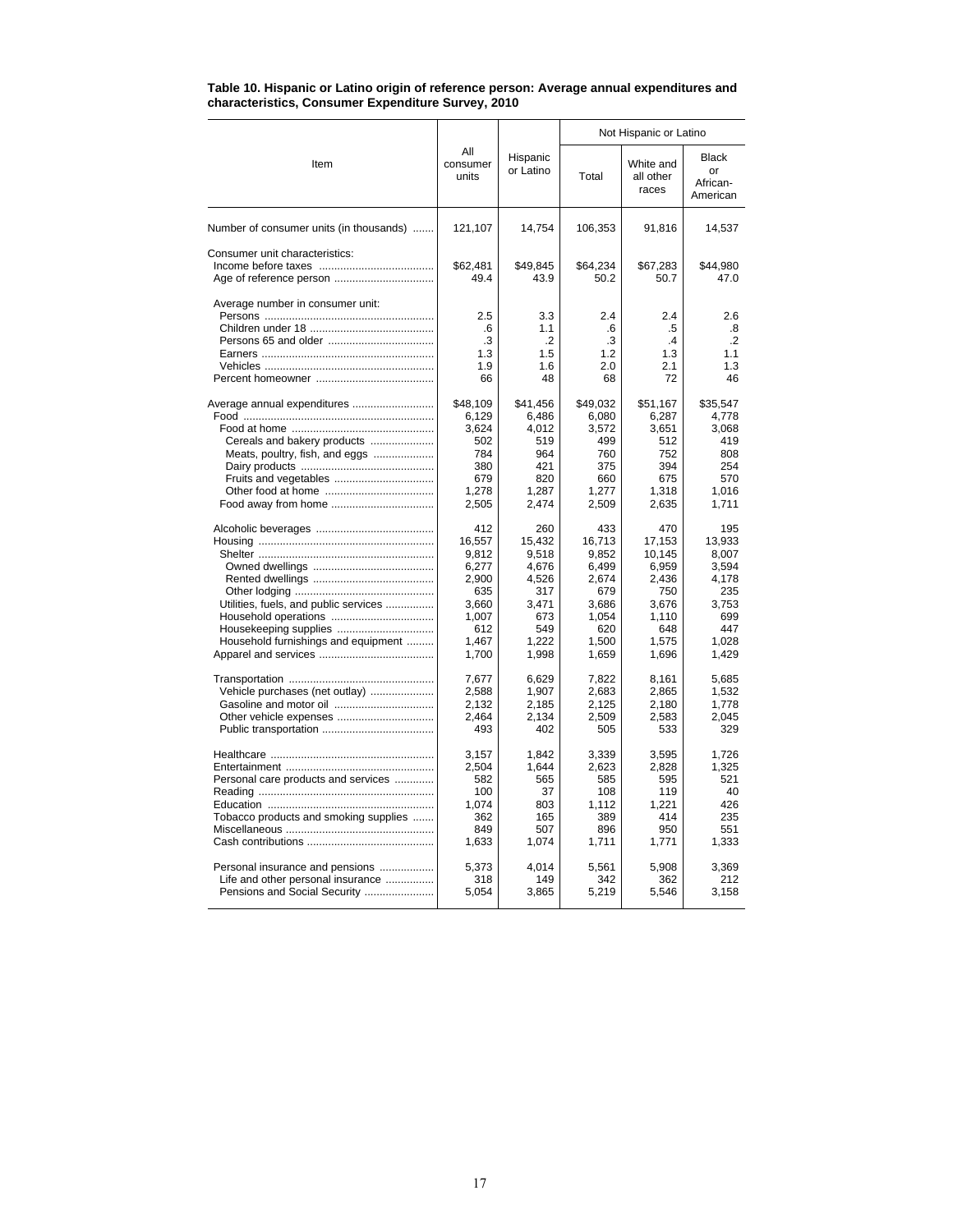# **Table 11. Region of residence: Average annual expenditures and characteristics, Consumer Expenditure Survey, 2010**

| Item                                    | Αll<br>consumer<br>units | Northeast  | Midwest    | South      | West       |
|-----------------------------------------|--------------------------|------------|------------|------------|------------|
| Number of consumer units (in thousands) | 121,107                  | 22,227     | 26,997     | 44,449     | 27,434     |
| Consumer unit characteristics:          |                          |            |            |            |            |
|                                         | \$62,481                 | \$68,409   | \$58,417   | \$58,824   | \$67,603   |
|                                         | 49.4                     | 50.5       | 49.0       | 49.8       | 48.3       |
| Average number in consumer unit:        | 2.5                      | 2.5        | 2.5        | 2.5        | 2.6        |
|                                         | .6                       | .6         | .6         | .6         | .7         |
|                                         | .3                       | .4         | .3         | .3         | .3         |
|                                         | 1.3                      | 1.3        | 1.3        | 1.2        | 1.3        |
|                                         | 1.9                      | 1.6        | 2.1        | 1.9        | 2.0        |
|                                         | 66                       | 63         | 69         | 68         | 60         |
|                                         | \$48,109                 | \$52,802   | \$45,278   | \$44,217   | \$53,429   |
|                                         | 6,129                    | 6,755      | 5,738      | 5,645      | 6,804      |
|                                         | 3,624                    | 3,910      | 3,577      | 3,335      | 3,914      |
|                                         | 502                      | 558        | 501        | 454        | 535        |
|                                         | 784<br>380               | 860<br>432 | 717<br>386 | 763<br>341 | 826<br>397 |
|                                         | 679                      | 753        | 669        | 589        | 779        |
|                                         | 1,278                    | 1,307      | 1,303      | 1,188      | 1,377      |
|                                         | 2,505                    | 2,845      | 2,161      | 2,310      | 2,891      |
|                                         | 412                      | 528        | 380        | 325        | 492        |
|                                         | 16,557                   | 19,034     | 14,762     | 14,890     | 19,019     |
|                                         | 9,812                    | 11,772     | 8,514      | 8,123      | 12,237     |
|                                         | 6,277                    | 7,429      | 5,903      | 5,229      | 7,412      |
|                                         | 2,900                    | 3,636      | 1,947      | 2,353      | 4,127      |
|                                         | 635                      | 708        | 664        | 542        | 699        |
|                                         | 3,660                    | 3,985      | 3,415      | 3,847      | 3,334      |
|                                         | 1.007                    | 1.093      | 859        | 940        | 1.192      |
|                                         | 612                      | 619        | 634        | 586        | 624        |
|                                         | 1.467                    | 1,566      | 1,340      | 1,393      | 1.632      |
|                                         | 1,700                    | 2,084      | 1,474      | 1,506      | 1,932      |
|                                         | 7.677                    | 7.754      | 7.222      | 7.590      | 8.206      |
|                                         | 2,588                    | 2,353      | 2,403      | 2,719      | 2,749      |
|                                         | 2,132                    | 1,903      | 2.108      | 2.229      | 2.186      |
|                                         | 2,464                    | 2,785      | 2,285      | 2,315      | 2,623      |
|                                         | 493                      | 713        | 426        | 327        | 648        |
|                                         | 3,157                    | 3,125      | 3,265      | 3.041      | 3,265      |
|                                         | 2,504                    | 2,688      | 2,548      | 2,347      | 2,568      |
|                                         | 582                      | 602        | 518        | 566        | 655        |
|                                         | 100                      | 124        | 101        | 80         | 111        |
|                                         | 1,074                    | 1,618      | 1,153      | 697        | 1.167      |
|                                         | 362                      | 380        | 381        | 401        | 266        |
|                                         | 849                      | 910        | 773        | 716        | 1,090      |
|                                         | 1,633                    | 1,444      | 1,589      | 1,633      | 1,830      |
|                                         | 5,373                    | 5,756      | 5,371      | 4,780      | 6,023      |
|                                         | 318                      | 350        | 384        | 286        | 279        |
|                                         | 5,054                    | 5,406      | 4,987      | 4,494      | 5,744      |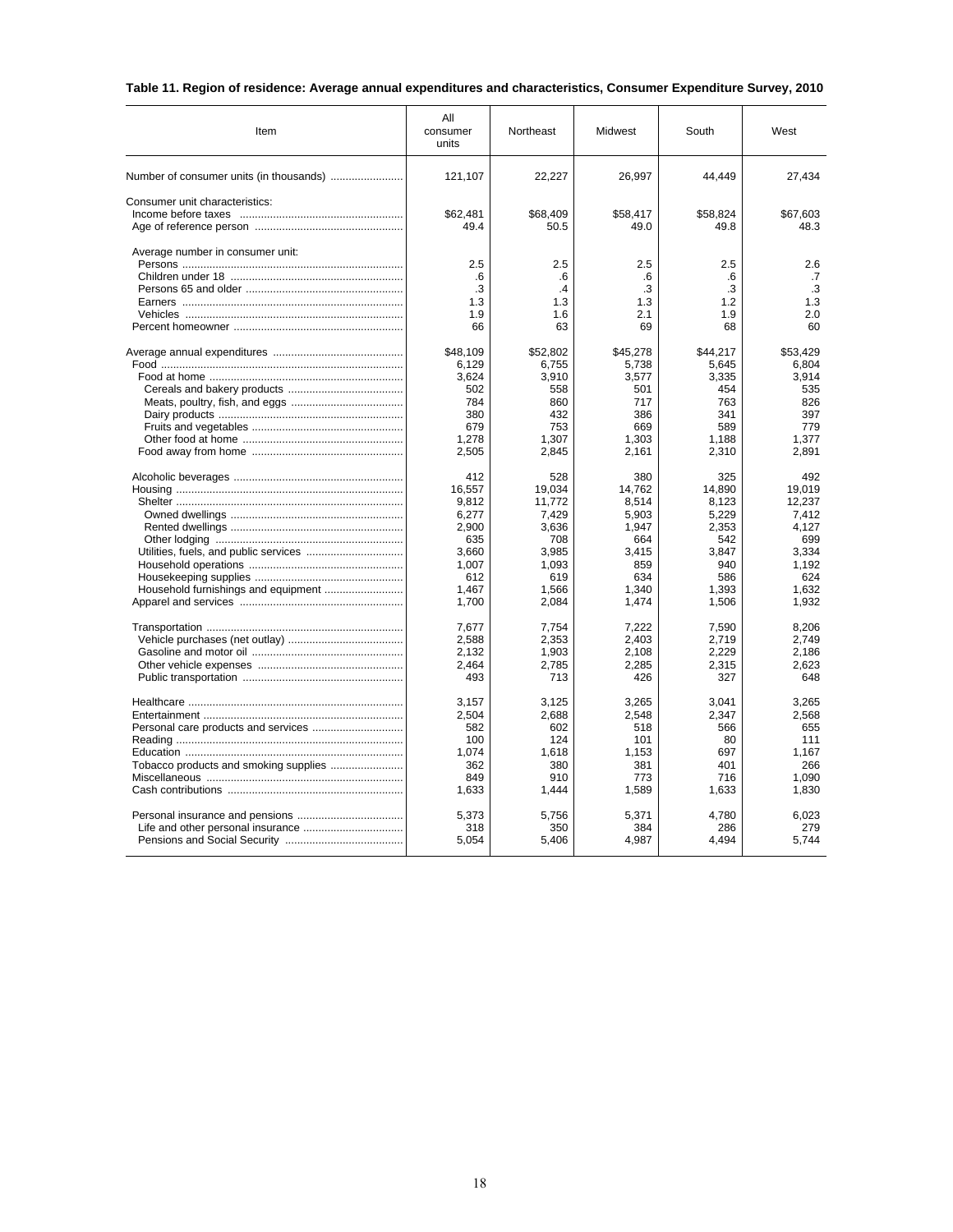# **Table 12. Occupation of reference person: Average annual expenditures and characteristics, Consumer Expenditure Survey, 2010**

|                                                                               | Self-<br>employed<br>workers                | Wage and salary earners                |                                            |                                                |                                            |                                          |                                              |                                            | All other,                              |
|-------------------------------------------------------------------------------|---------------------------------------------|----------------------------------------|--------------------------------------------|------------------------------------------------|--------------------------------------------|------------------------------------------|----------------------------------------------|--------------------------------------------|-----------------------------------------|
| Item                                                                          |                                             | Total<br>wage and<br>salary<br>earners | Managers<br>and<br>professionals           | Technical.<br>sales and<br>clerical<br>workers | Service<br>workers                         | Construction<br>workers and<br>mechanics | Operators.<br>fabricators<br>and<br>laborers | Retired                                    | including<br>not<br>reporting           |
| Number of consumer units (in thousands)                                       | 5,339                                       | 76,067                                 | 30,200                                     | 20,308                                         | 13,520                                     | 3,843                                    | 8,197                                        | 21,457                                     | 18,244                                  |
| Consumer unit characteristics:                                                | \$78,480<br>48.7                            | \$74,147<br>43.6                       | \$102.752<br>44.6                          | \$61,926<br>42.2                               | \$50,097<br>43.2                           | \$56,039<br>42.4                         | \$47,197<br>44.3                             | \$35,779<br>73.8                           | \$40,563<br>45.4                        |
| Average number in consumer unit:<br>Persons 65 and older<br>Percent homeowner | 2.9<br>.8<br>$\cdot$ .2<br>1.8<br>2.2<br>71 | 2.6<br>.7<br>.1<br>1.7<br>2.0<br>64    | 2.6<br>.7<br>$\cdot$ 1<br>1.7<br>2.2<br>75 | 2.6<br>.7<br>$\cdot$ 1<br>1.7<br>2.0<br>60     | 2.7<br>.7<br>$\cdot$ 1<br>1.7<br>1.8<br>51 | 2.7<br>.7<br>.1<br>1.7<br>2.2<br>58      | 2.8<br>.8<br>$\cdot$ 1<br>1.7<br>2.0<br>58   | 1.7<br>$\cdot$ 1<br>1.2<br>.2<br>1.7<br>82 | 2.9<br>.9<br>$\cdot$<br>.6<br>1.6<br>51 |
| Average annual expenditures                                                   | \$59,005                                    | \$53,218                               | \$67,312                                   | \$47,921                                       | \$41,517                                   | \$45,062                                 | \$37,676                                     | \$36,111                                   | \$37,998                                |
|                                                                               | 6,912                                       | 6,658                                  | 7,862                                      | 6,175                                          | 5,732                                      | 6,206                                    | 5,210                                        | 4,608                                      | 5,618                                   |
|                                                                               | 4,078                                       | 3,718                                  | 4,173                                      | 3,439                                          | 3,438                                      | 3,822                                    | 3,167                                        | 3,043                                      | 3,797                                   |
| Cereals and bakery products                                                   | 532                                         | 514                                    | 578                                        | 472                                            | 466                                        | 550                                      | 451                                          | 425                                        | 531                                     |
| Meats, poultry, fish, and eggs                                                | 898                                         | 789                                    | 842                                        | 719                                            | 803                                        | 856                                      | 711                                          | 672                                        | 862                                     |
|                                                                               | 440                                         | 390                                    | 442                                        | 359                                            | 361                                        | 394                                      | 322                                          | 321                                        | 395                                     |
| Fruits and vegetables                                                         | 806                                         | 695                                    | 794                                        | 625                                            | 676                                        | 668                                      | 557                                          | 595                                        | 680                                     |
| Other food at home                                                            | 1,402                                       | 1,330                                  | 1,517                                      | 1,264                                          | 1,132                                      | 1,355                                    | 1,126                                        | 1.029                                      | 1,328                                   |
| Food away from home                                                           | 2,834                                       | 2,940                                  | 3,689                                      | 2,736                                          | 2,293                                      | 2,384                                    | 2,043                                        | 1,565                                      | 1,821                                   |
|                                                                               | 557                                         | 488                                    | 625                                        | 476                                            | 338                                        | 474                                      | 275                                          | 279                                        | 235                                     |
|                                                                               | 19,092                                      | 18,044                                 | 22,613                                     | 16,294                                         | 14,647                                     | 14,943                                   | 12,631                                       | 12,898                                     | 13,933                                  |
|                                                                               | 11.615                                      | 10.932                                 | 13.897                                     | 9.717                                          | 8.733                                      | 8,970                                    | 7.572                                        | 6.859                                      | 8.085                                   |
|                                                                               | 7,953                                       | 7,081                                  | 9,873                                      | 5,889                                          | 4,700                                      | 5,393                                    | 4,464                                        | 4,703                                      | 4,286                                   |
|                                                                               | 2,984                                       | 3,166                                  | 2,861                                      | 3,342                                          | 3,739                                      | 3,258                                    | 2,868                                        | 1,503                                      | 3,406                                   |
|                                                                               | 678                                         | 685                                    | 1,162                                      | 485                                            | 294                                        | 320                                      | 240                                          | 652                                        | 393                                     |
| Utilities, fuels, and public services                                         | 4,105                                       | 3,775                                  | 4,203                                      | 3,606                                          | 3,398                                      | 3,518                                    | 3,359                                        | 3,390                                      | 3,367                                   |
|                                                                               | 1,189                                       | 1,138                                  | 1.680                                      | 973                                            | 683                                        | 750                                      | 488                                          | 777                                        | 677                                     |
| Housekeeping supplies                                                         | 714                                         | 613                                    | 727                                        | 597                                            | 553                                        | 475                                      | 407                                          | 621                                        | 566                                     |
| Household furnishings and equipment                                           | 1,470                                       | 1,585                                  | 2,106                                      | 1,402                                          | 1,279                                      | 1,229                                    | 804                                          | 1,251                                      | 1,238                                   |
|                                                                               | 2,192                                       | 1,821                                  | 2,249                                      | 1,569                                          | 1,711                                      | 1,365                                    | 1,292                                        | 978                                        | 1,901                                   |
|                                                                               | 8,812                                       | 8,745                                  | 10,283                                     | 8,486                                          | 7,042                                      | 7,736                                    | 7,007                                        | 5,513                                      | 5,489                                   |
| Vehicle purchases (net outlay)                                                | 2,612                                       | 3.014                                  | 3,559                                      | 3,123                                          | 2,221                                      | 2.148                                    | 2.445                                        | 1.785                                      | 1,753                                   |
| Gasoline and motor oil                                                        | 2,372                                       | 2,402                                  | 2,570                                      | 2,316                                          | 2,158                                      | 2,649                                    | 2,288                                        | 1,404                                      | 1,793                                   |
| Other vehicle expenses                                                        | 3,245                                       | 2,764                                  | 3,324                                      | 2,606                                          | 2,247                                      | 2,601                                    | 2,026                                        | 1,948                                      | 1.641                                   |
|                                                                               | 583                                         | 565                                    | 830                                        | 441                                            | 417                                        | 338                                      | 248                                          | 376                                        | 302                                     |
|                                                                               | 3,529                                       | 2,882                                  | 3,678                                      | 2,549                                          | 2,290                                      | 2,251                                    | 2,045                                        | 4,676                                      | 2,408                                   |
|                                                                               | 3,526                                       | 2,727                                  | 3,534                                      | 2,548                                          | 1,802                                      | 2,722                                    | 1,733                                        | 1,936                                      | 1,972                                   |
| Personal care products and services                                           | 625                                         | 631                                    | 833                                        | 575                                            | 492                                        | 485                                      | 335                                          | 517                                        | 449                                     |
|                                                                               | 131                                         | 98                                     | 144                                        | 84                                             | 55                                         | 52                                       | 53                                           | 133                                        | 58                                      |
|                                                                               | 1,027                                       | 1,333                                  | 1,933                                      | 983                                            | 1,031                                      | 1,090                                    | 602                                          | 218                                        | 1,020                                   |
| Tobacco products and smoking supplies                                         | 365                                         | 361                                    | 244                                        | 405                                            | 385                                        | 649                                      | 507                                          | 226                                        | 526                                     |
|                                                                               | 1,307                                       | 882                                    | 1,197                                      | 706                                            | 641                                        | 764                                      | 618                                          | 880                                        | 541                                     |
|                                                                               | 1,872                                       | 1,640                                  | 2,248                                      | 1,357                                          | 1,029                                      | 1,564                                    | 1,144                                        | 2,119                                      | 963                                     |
| Personal insurance and pensions                                               | 9,059                                       | 6,907                                  | 9,869                                      | 5,713                                          | 4,321                                      | 4,761                                    | 4,225                                        | 1,131                                      | 2,884                                   |
| Life and other personal insurance                                             | 496                                         | 340                                    | 501                                        | 287                                            | 212                                        | 171                                      | 174                                          | 290                                        | 206                                     |
| Pensions and Social Security                                                  | 8,562                                       | 6,567                                  | 9,368                                      | 5,426                                          | 4,109                                      | 4,590                                    | 4.051                                        | 841                                        | 2.678                                   |